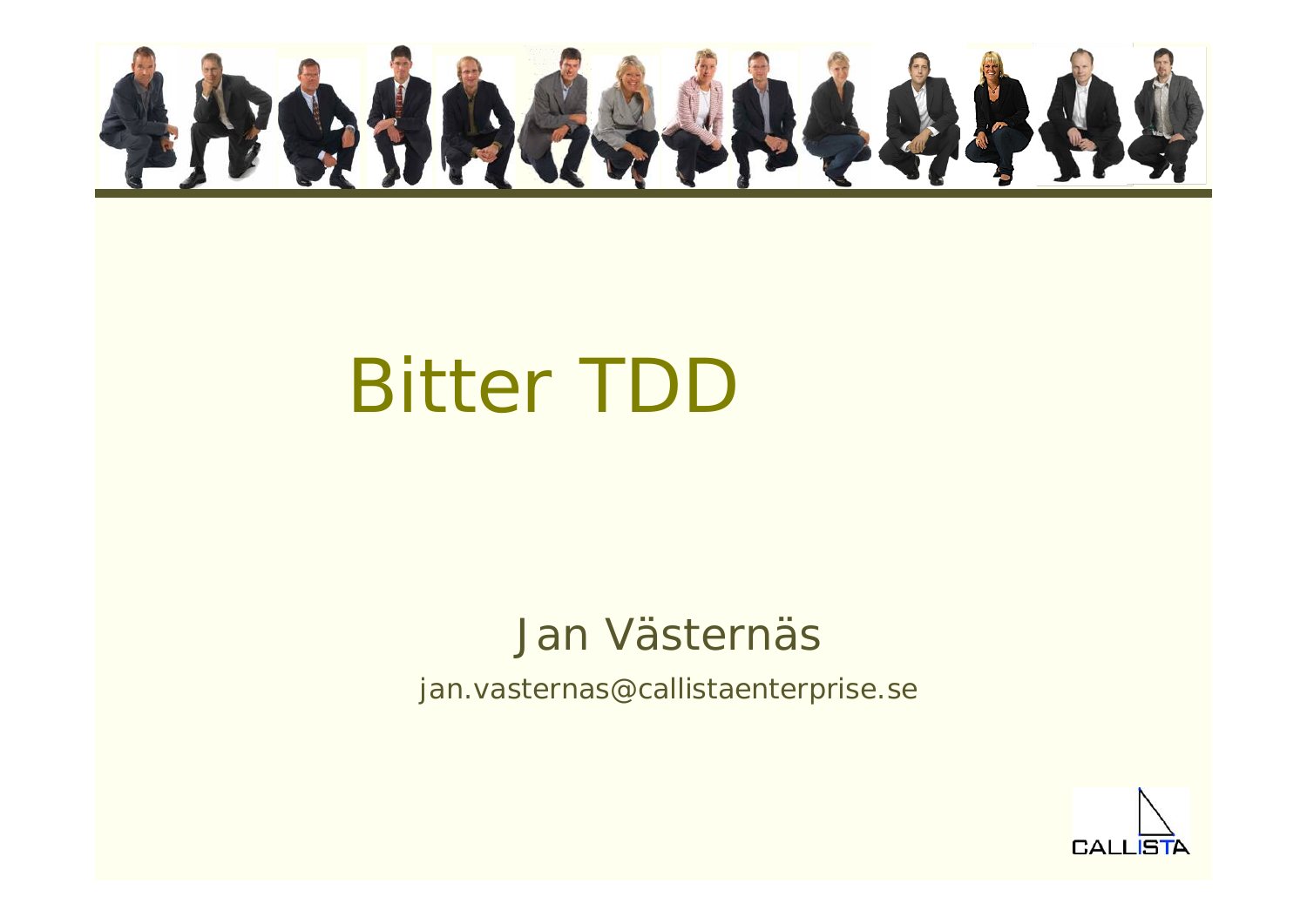#### Agenda

- •TDD Concepts
- •Project Setup
- •**Experiences**
- •**Summary**

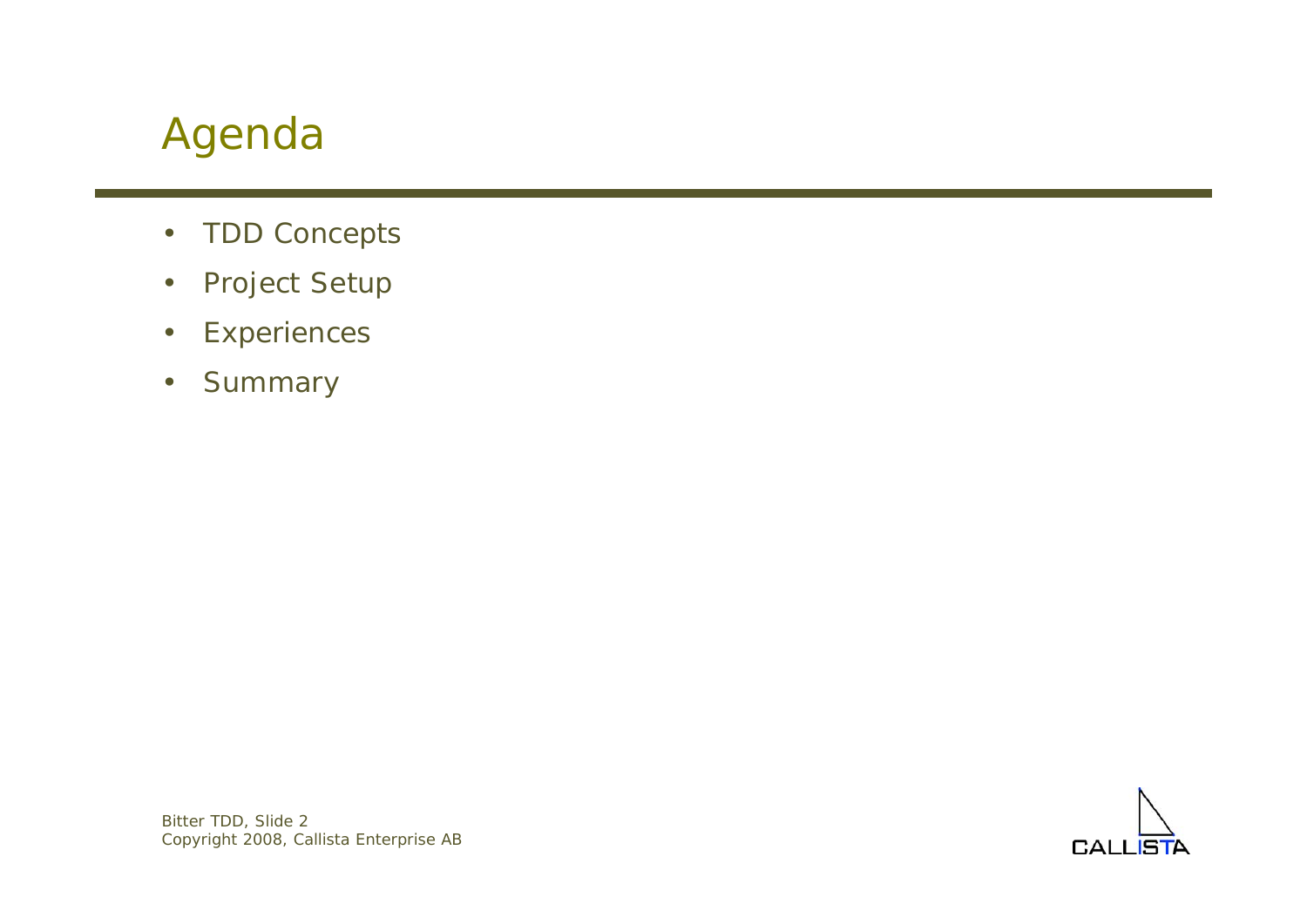#### Agenda

- •TDD Concepts
- •Project Setup
- •**Experiences**
- •**Summary**

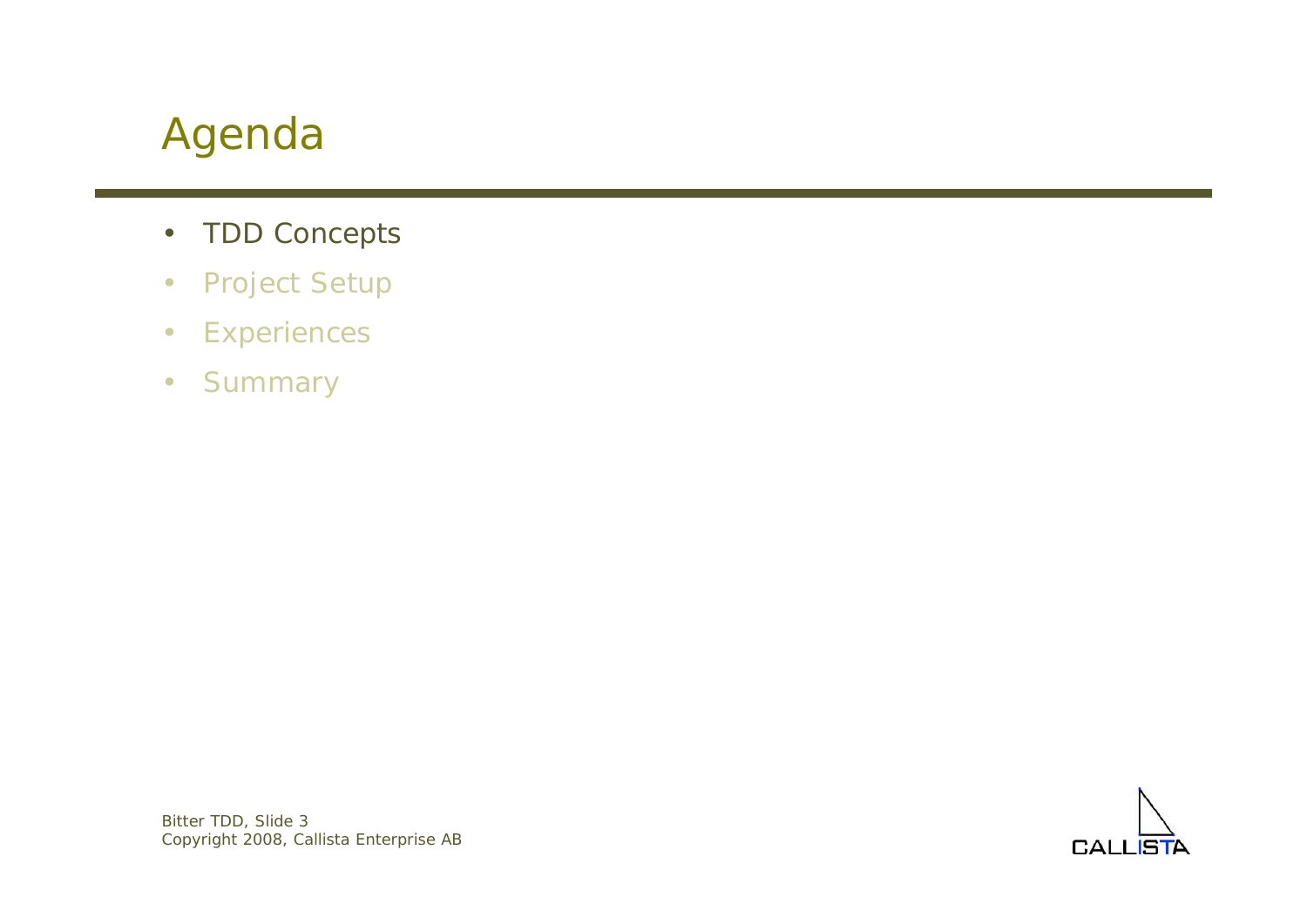#### Different kind of tests

- $\bullet$  Unit test
	- Mock dependencies
		- Test external interface or
		- Test internal state
- $\bullet$  Integration Test
	- Configuration(spring/java ee), Database, JMS, JCA etc
	- Inside/outside application server (out-of-container)
- $\bullet$  Larger Unit Integration Test
	- More than one class

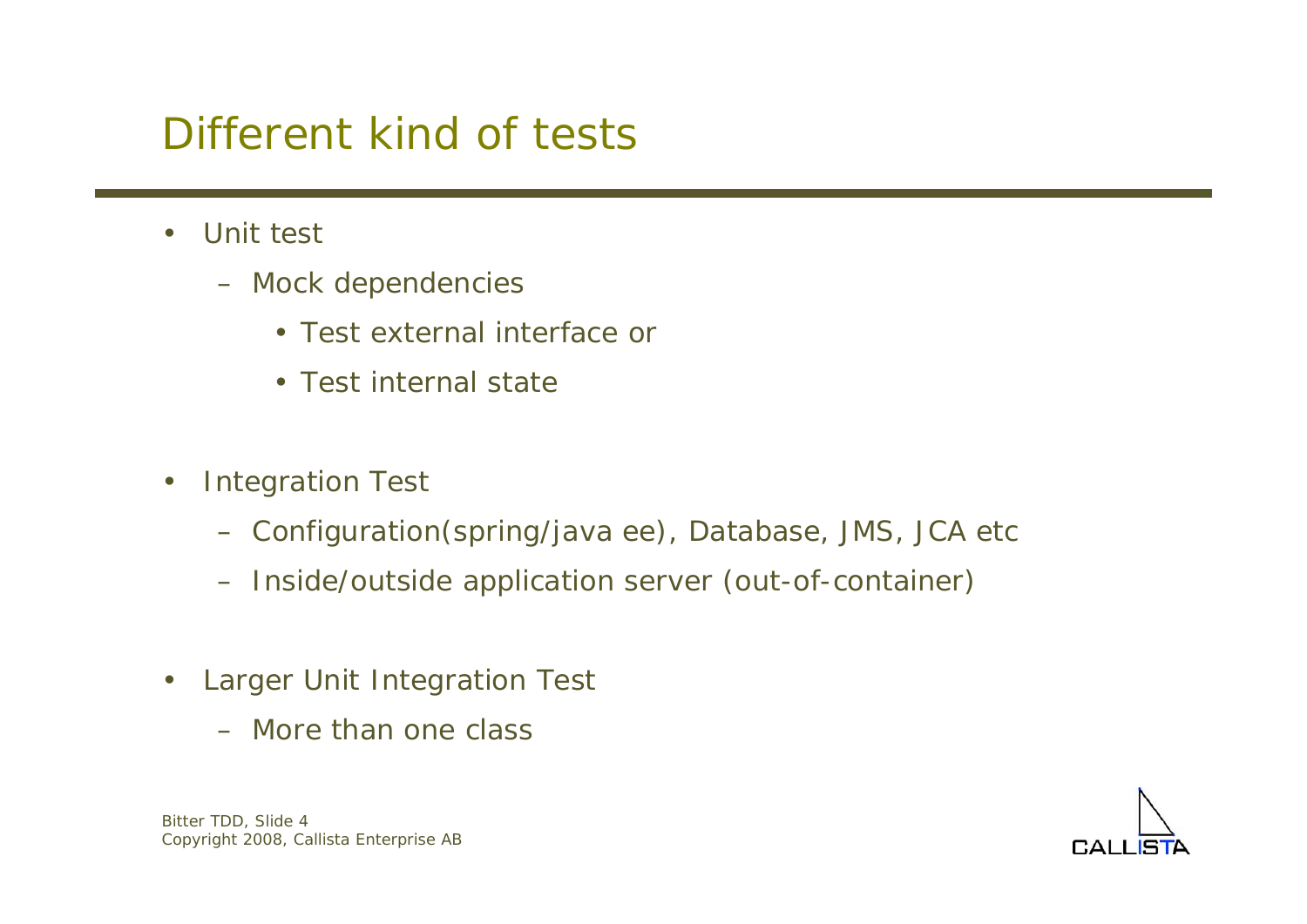#### Unit test



**CALLISTA** 

Bitter TDD, Slide 5 Copyright 2008, Callista Enterprise AB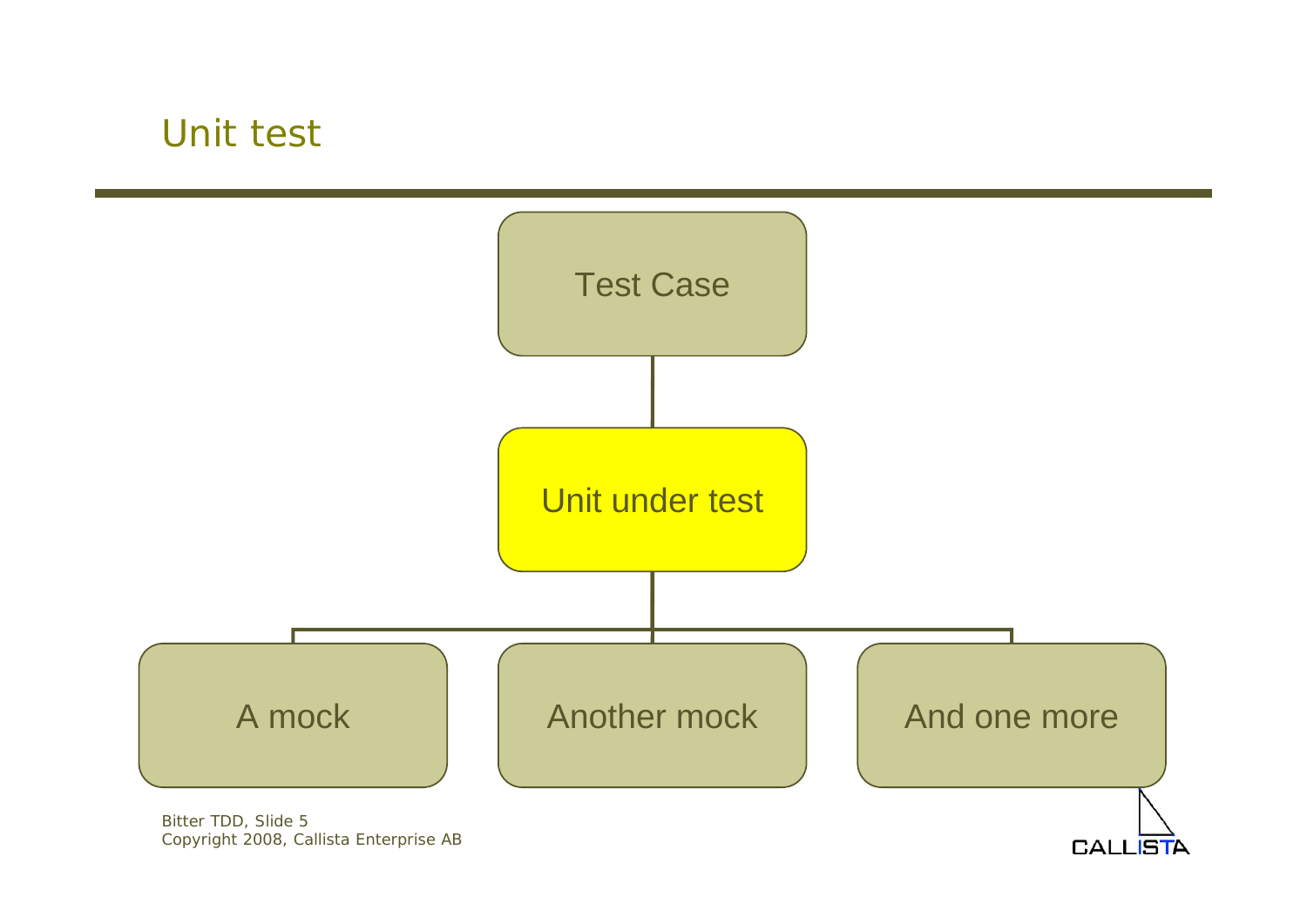#### Integration test





Bitter TDD, Slide 6 Copyright 2008, Callista Enterprise AB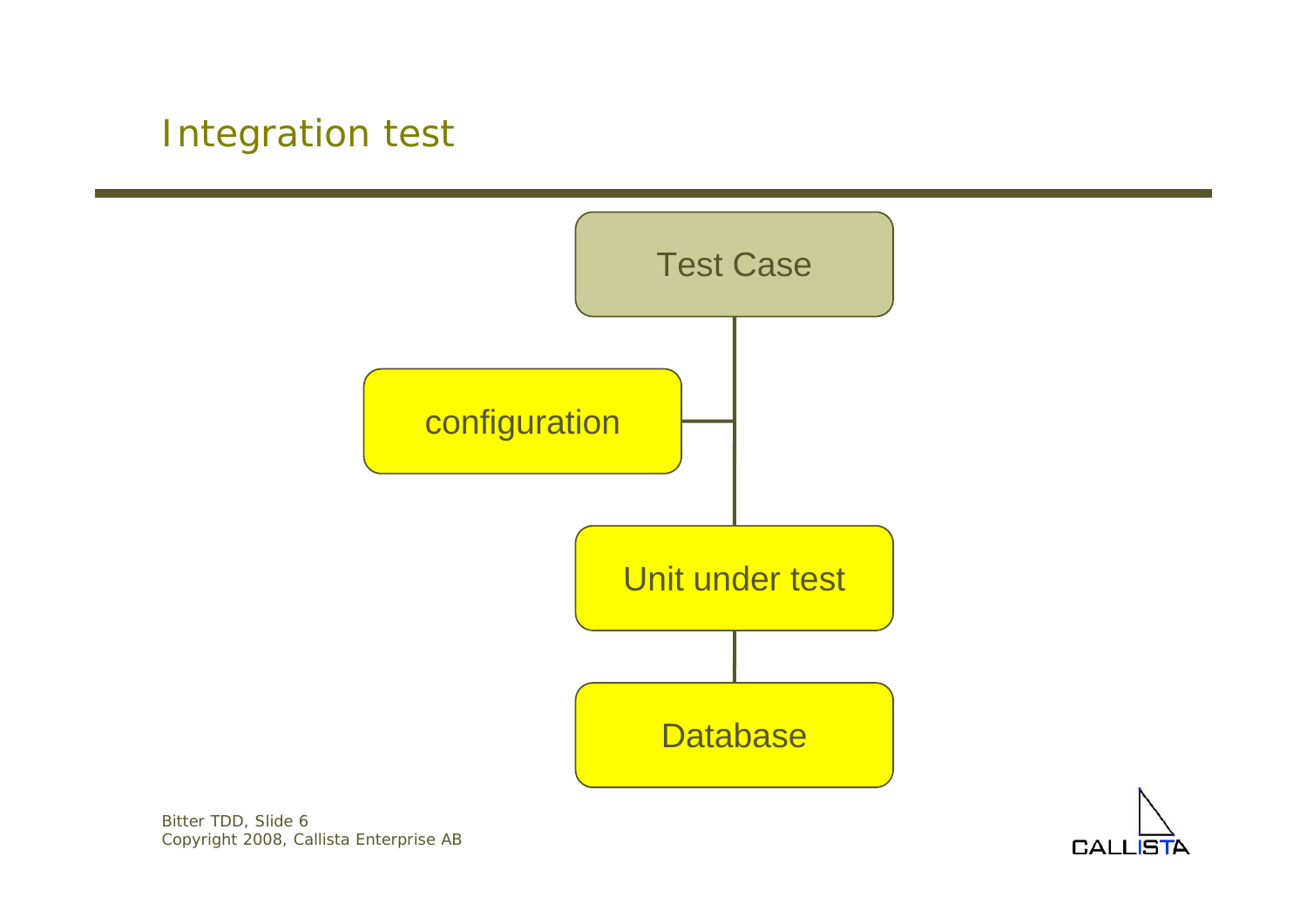#### Integration Test – larger unit



$$
\bigcap_{\text{CALLISTA}}
$$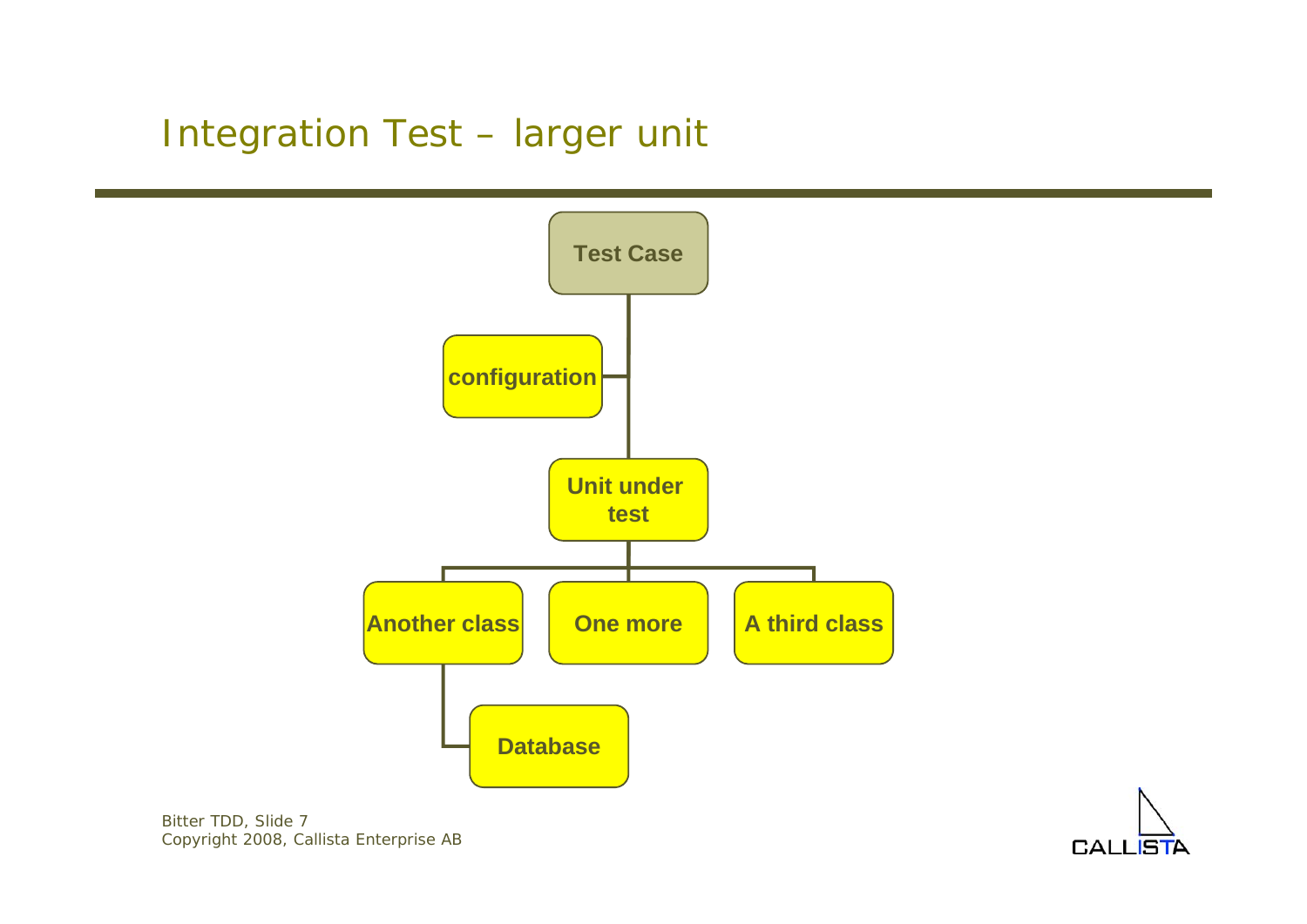#### Sample mock unit test using easymock

CustomerDao daoMock = *createMock*(CustomerDao.class);

List<Customer> list = new ArrayList<Customer>() List.add(new Customer("Callista", CustomerType.GOOD, ... ); *expect*(daoMock.getAll()).andReturn(list); *replay*(daoMock);

CustomerEntityImpl customerEntity = new CustomerEntity(); customerEntity.setCustomerDao(daoMock); List<Customer> list = customerEntity.getAllCustomers(); assertEquals(1, list.size());

```
verify(daoMock);
```
Bitter TDD, Slide 8 Copyright 2008, Callista Enterprise AB

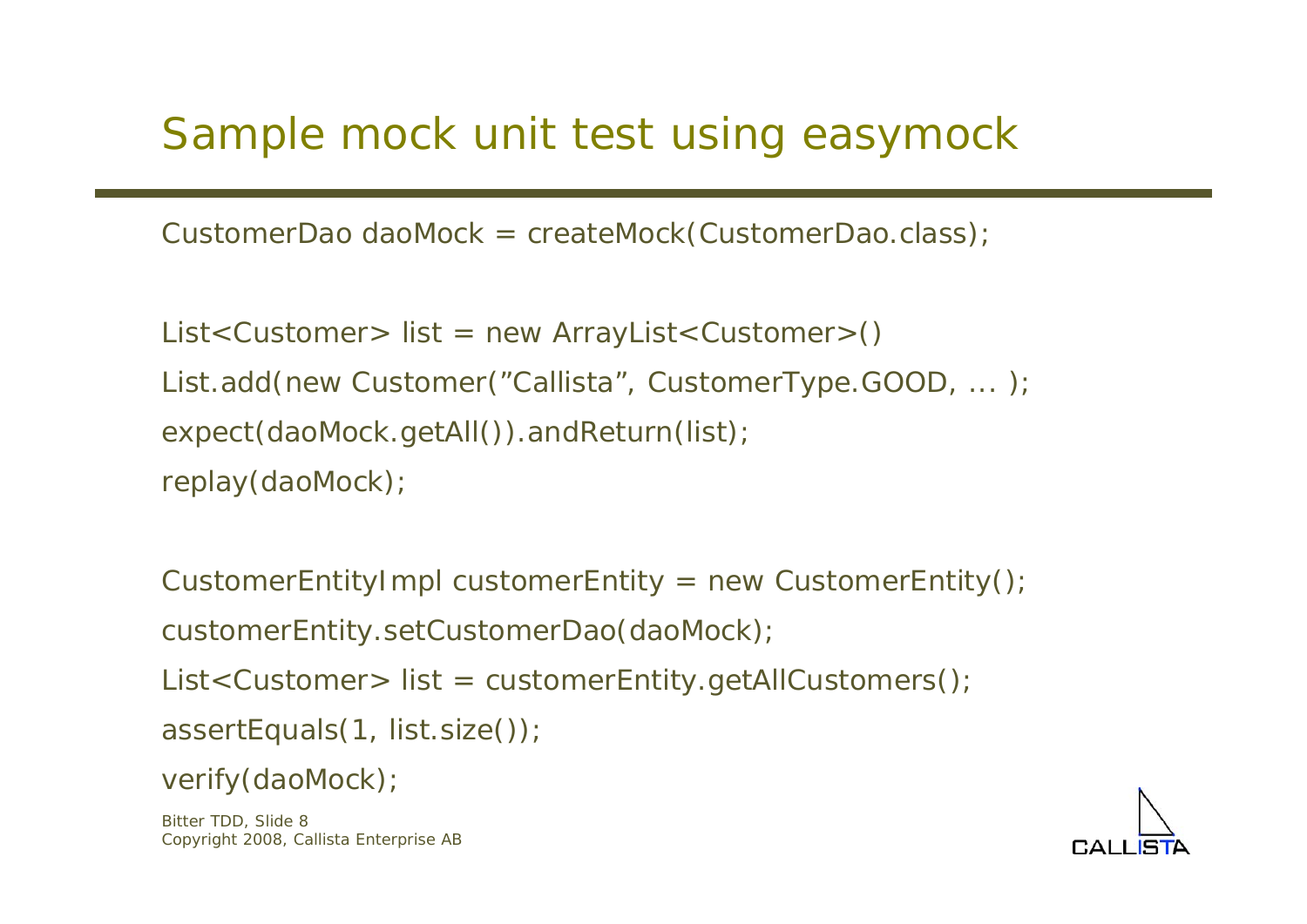#### Sample unit test set/get internal state

WorkingCalendarAssembly cal = new WorkingCalendarAssembly(); cal.workingCycleList = new ArrayList<WorkingCycle>(); cal.workingCycleList.add(new WorkingCycle(1,2,1,800,1600)); cal.workingCycleList.add(new WorkingCycle(1,2,2,1600,2400));

cal.expand();

List<OpenInterval> intervals = cal.intervals; assertEquals(36,intervals.size());

……….

………



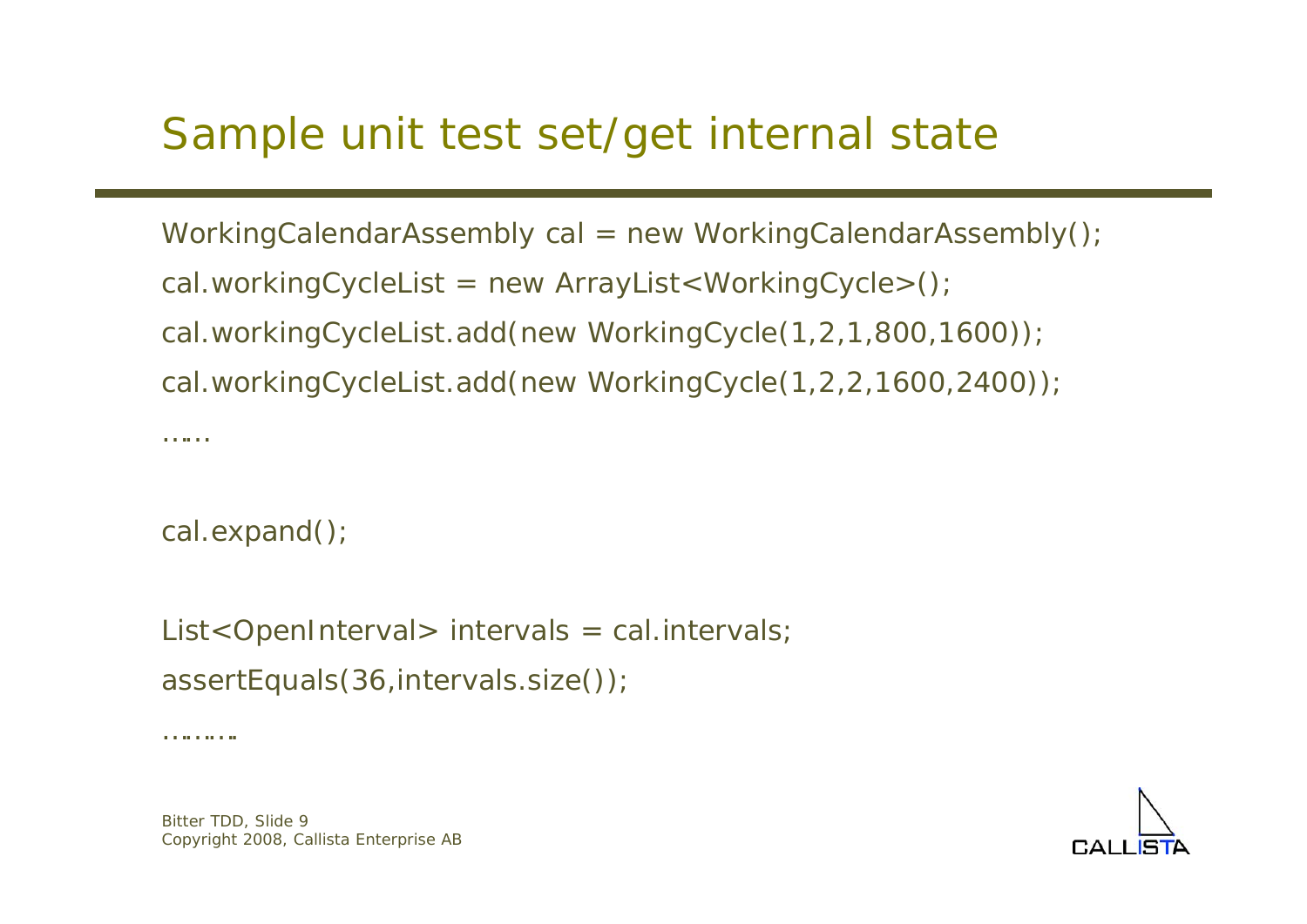#### Sample integration test using DBUNIT

String *INTITAL\_DATA* <sup>=</sup>"<?xml version='1.0'?>" +

"<CUSTOMER  $SID = '1'$  NAME = 'Callista' TYPE = 'GOOD' …."

"<CUSTOMER  $SID = '2'$  NAME='Universal Software' TYPE='UGLY' ..."

#### setup()

DatabaseOperation.CLEAN\_INSERT …….. INITIAL\_DATA customerEntity = (CustomerEntityImpl) applicationContext.getBean("customerEntity");

#### testMetod()

List<Customer> list = customerEntity.getAllCustomers();

```
assertEquals(2, list.size());
```
Bitter TDD, Slide 10 Copyright 2008, Callista Enterprise AB

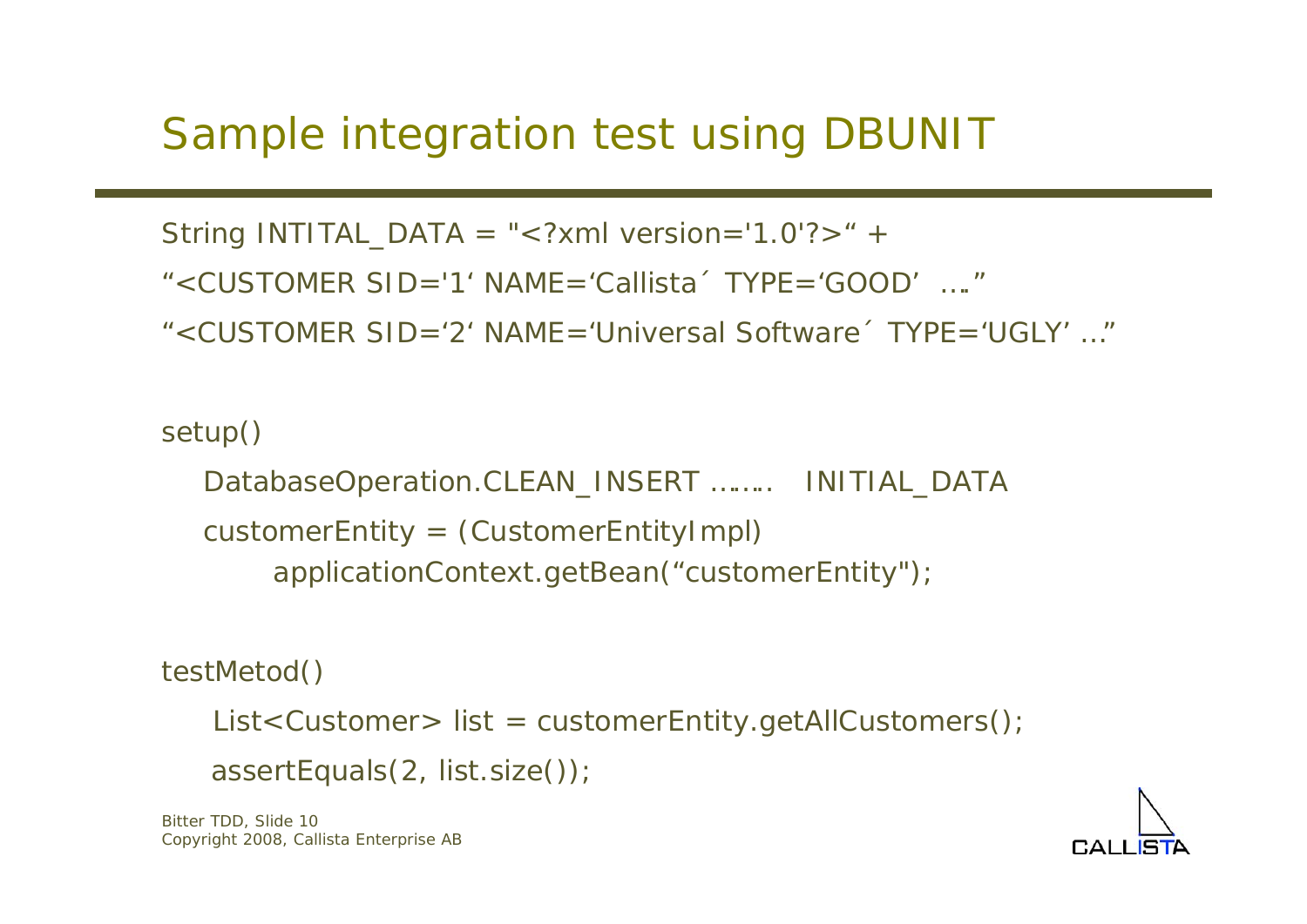#### Agenda

- •TDD Concepts
- •Project Setup
- •**Experiences**
- •**Summary**

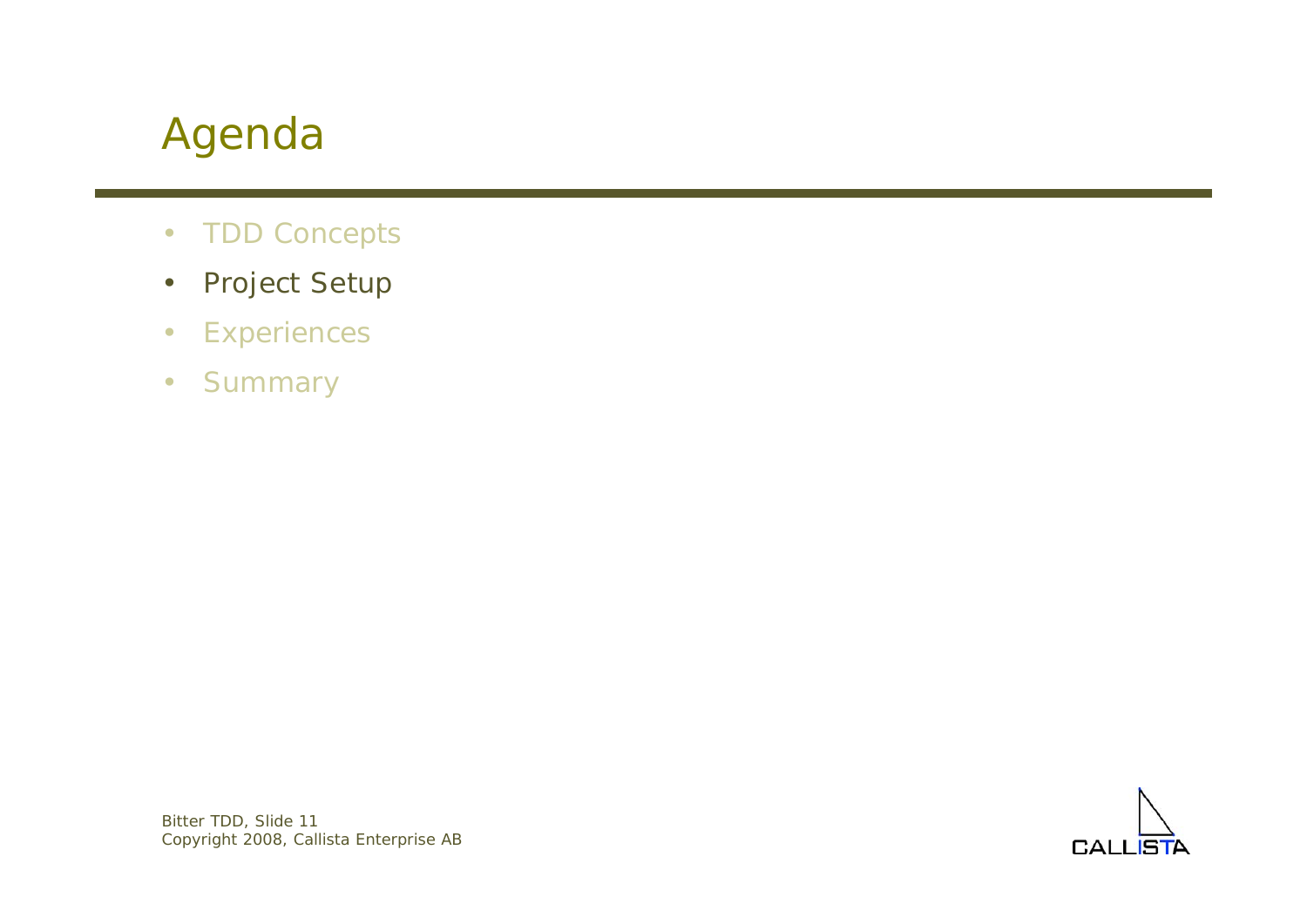#### Project setup

- •2 Projects, 3 years
- •Java SE 5, J2EE 1.4
- $\bullet$ Spring-beans, web or mdb
- $\bullet$ Layered, component-based architecture
- $\bullet$ Struts/JSP
- $\bullet$ Eclipse Rich Client Platform + spring remoting
- $\bullet$ *Test : JUnit, DbUnit, EasyMock*
- •Maven
- $\bullet$ JDBC - Oracle
- $\bullet$ Websphere Application Server (target platform), MQ
- $\bullet$ Ambitious TDD combined with CI
- $\bullet$ Custom libraries, documented best practice for test

Bitter TDD, Slide 12 Copyright 2008, Callista Enterprise AB

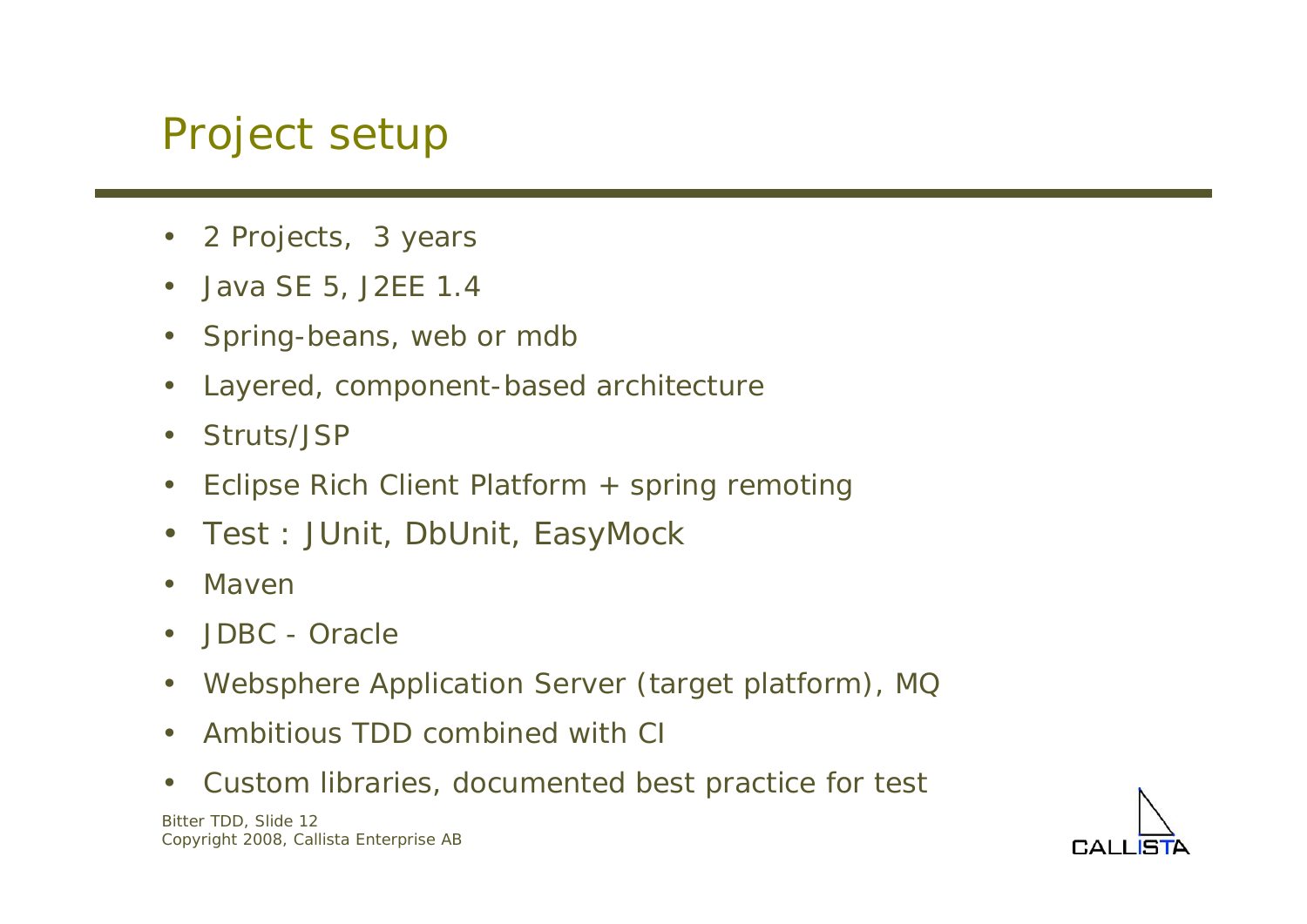#### Agenda

- •TDD Concepts
- •Project Setup
- •**Experiences**
- •**Summary**

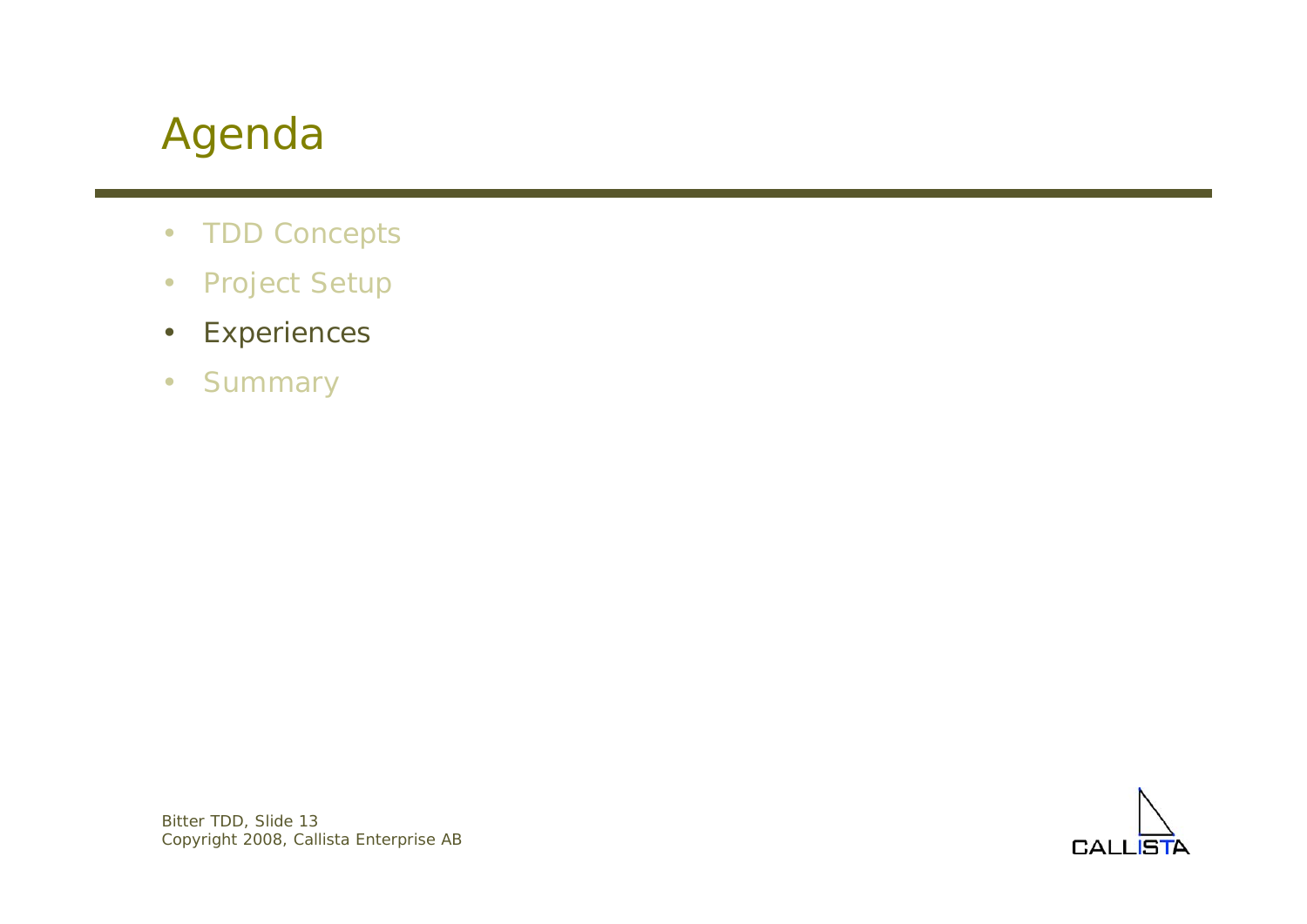Test experience in a nutshell

# + Good -Expensive

Bitter TDD, Slide 14 Copyright 2008, Callista Enterprise AB

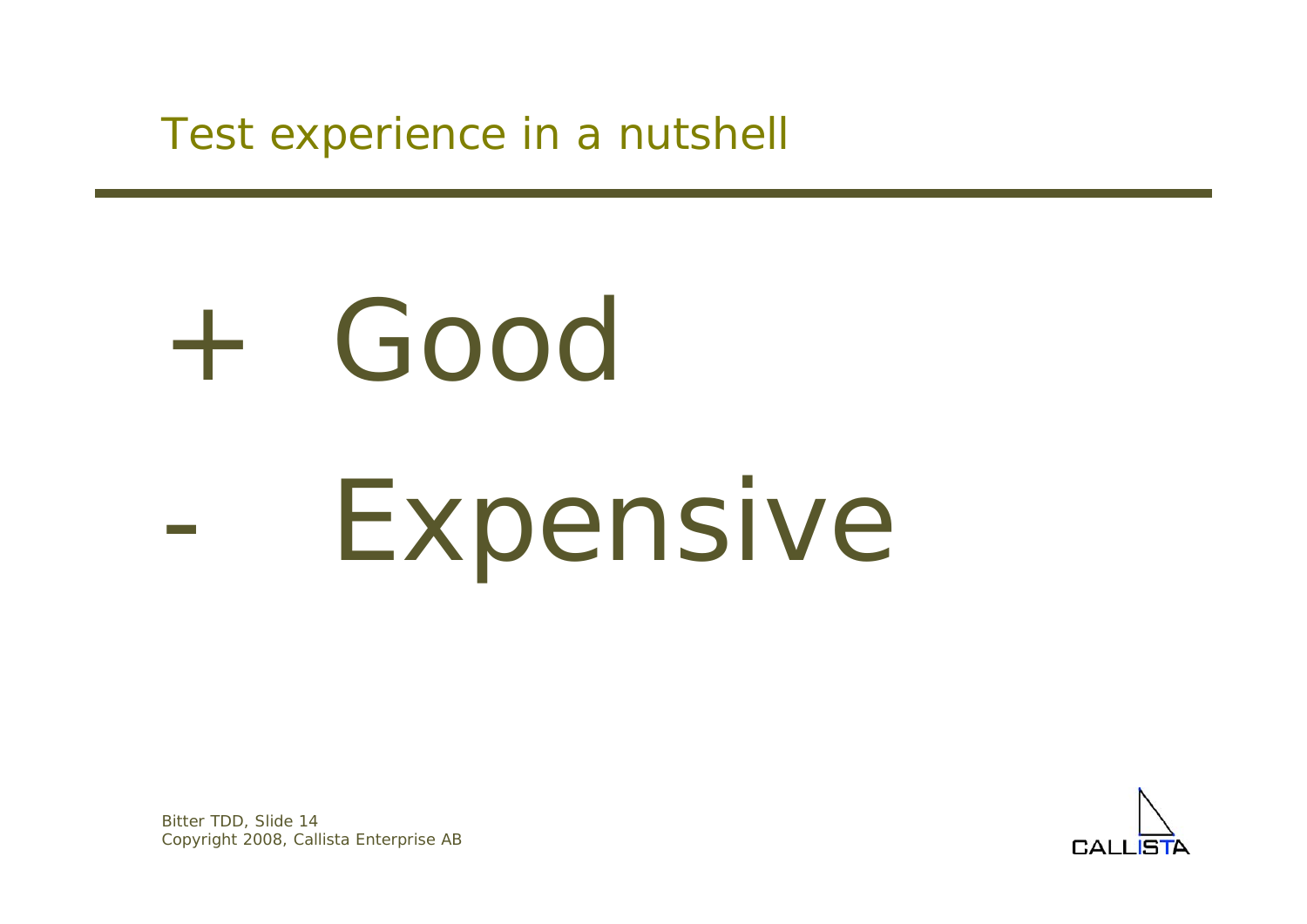## Why is it good ?

- $\bullet$ Drives interfaces, documents intended functionality
- $\bullet$  Enables bit by bit unit testing rather than testing from system boundries.
	- Easier
	- Faster
- $\bullet$  Refactoring
	- Shows other needs for change
	- Shows that the rest is OK
- •Fast feedback after check in of changed code
- $\bullet$ All phases

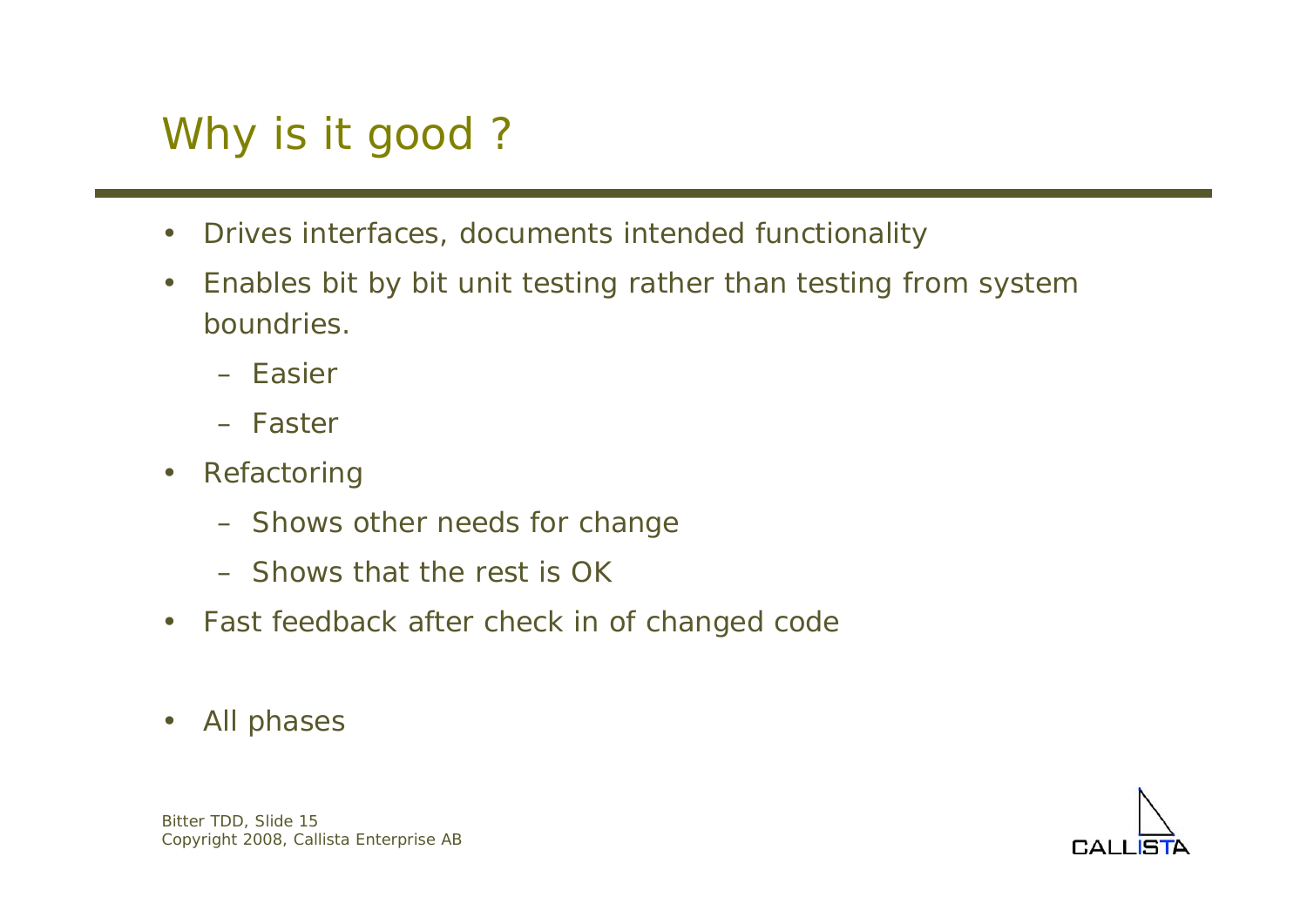#### Why is it expensive ?

- $\bullet$ Time to write
- •Time to maintain
- $\bullet$ Time to run
- $\bullet$ Yet another set of frameworks
- $\bullet$ Needs training, mentoring, reviews
- $\bullet$ One-time investments, running cost
- • On the other hand
	- Saves development time
	- Saves error/debugging time



Bitter TDD, Slide 16 Copyright 2008, Callista Enterprise AB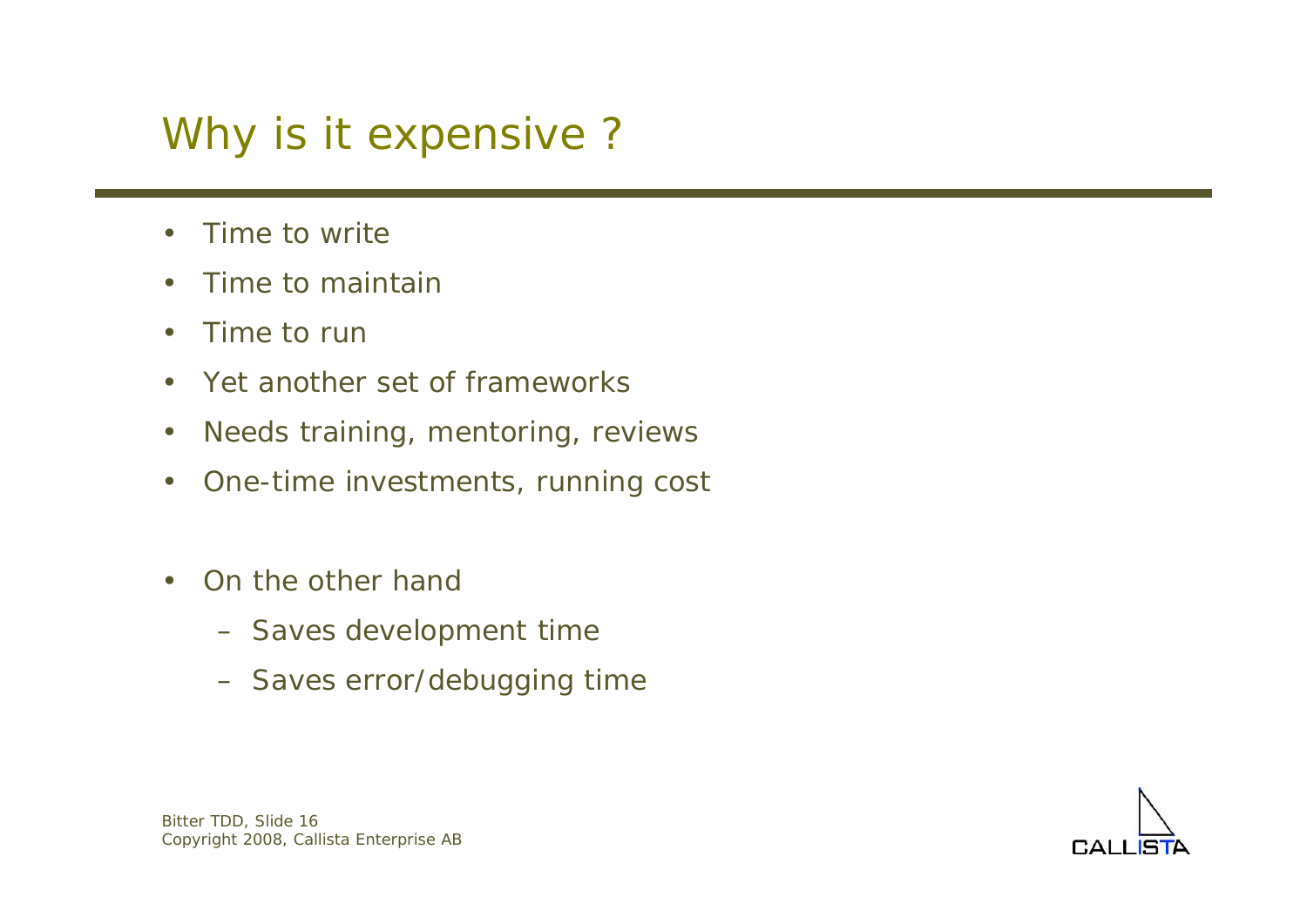#### Vital to maximize RoI

- •Keep reasonable cost level
- •Right-size number of tests
- •Maximize value of each test
- •How ? Our experience

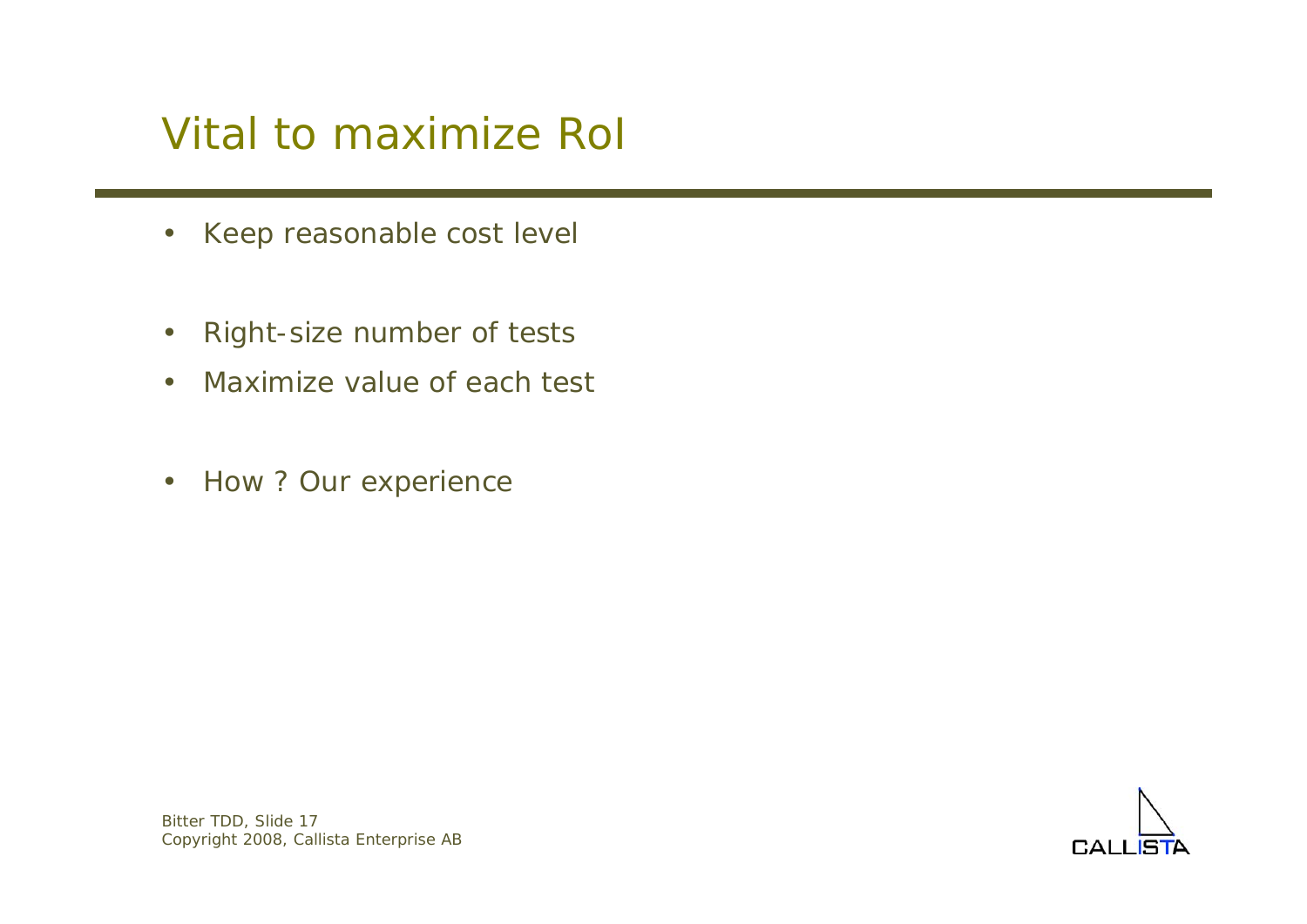#### Detailed Experience

- $\bullet$ Test Driven
- $\bullet$ Test Coverage
- •Test all classes/methods
- $\bullet$ Pure unit tests
- $\bullet$ Integration test
- •Test Data
- $\bullet$ Database schemas
- $\bullet$ Change implementation
- $\bullet$ Out of container testing
- $\bullet$ Bug fixes

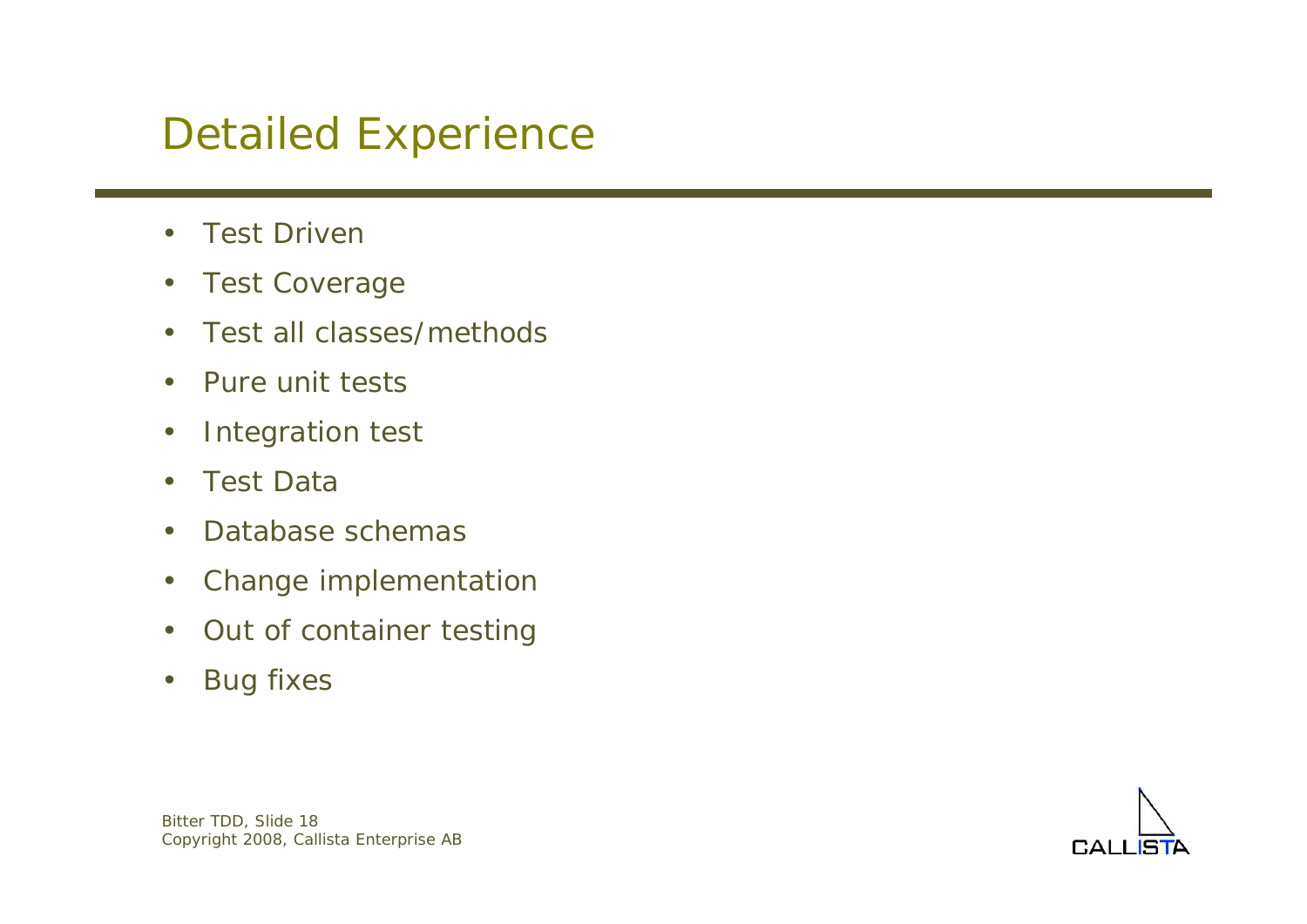#### Test Driven Development

- A) Write all tests first, then write implementation
- B) Write implementation first, then write test
- C) Test a little/write a little
- D) All of the above
- OK, depends on
- E) Write implementation
	- Often not OK, A) and C) minimizes risk of E)

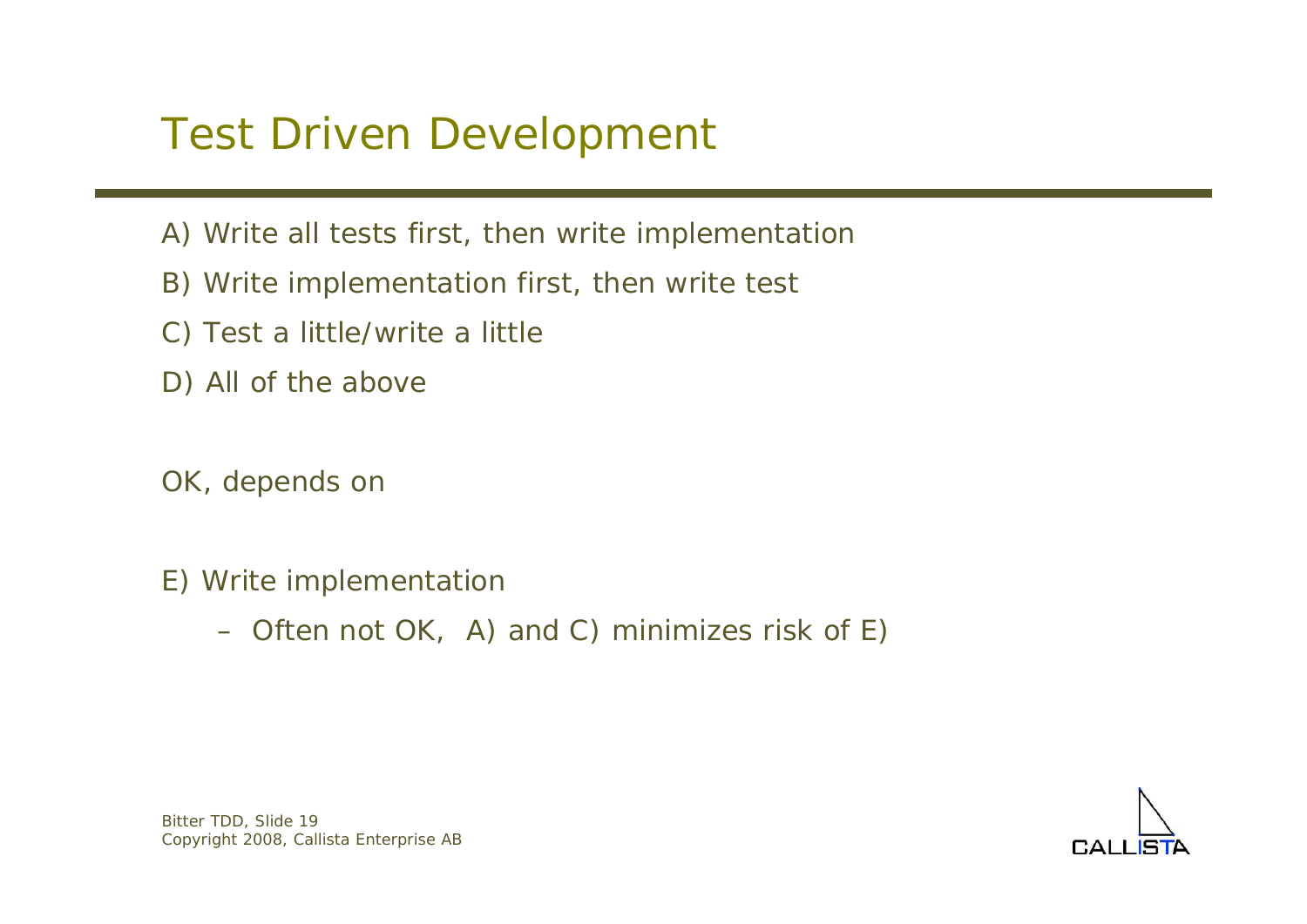#### Why Test Coverage is a blunt instrument

- $\bullet$ Team leader: "We need 93 % coverage"
- $\bullet$ Unnecessary or expensive tests
- $\bullet$ To easy to get
- $\bullet$  May result in a test
	- new myClass().callVeryComplicatedMethod(null,0," ");
- • Or a little better
	- assertNotNull(uut.method());
- Or in worst case
	- if ( parameter == null ) {return null;}
- •Fine-grained goals
- •Quality vs quantity

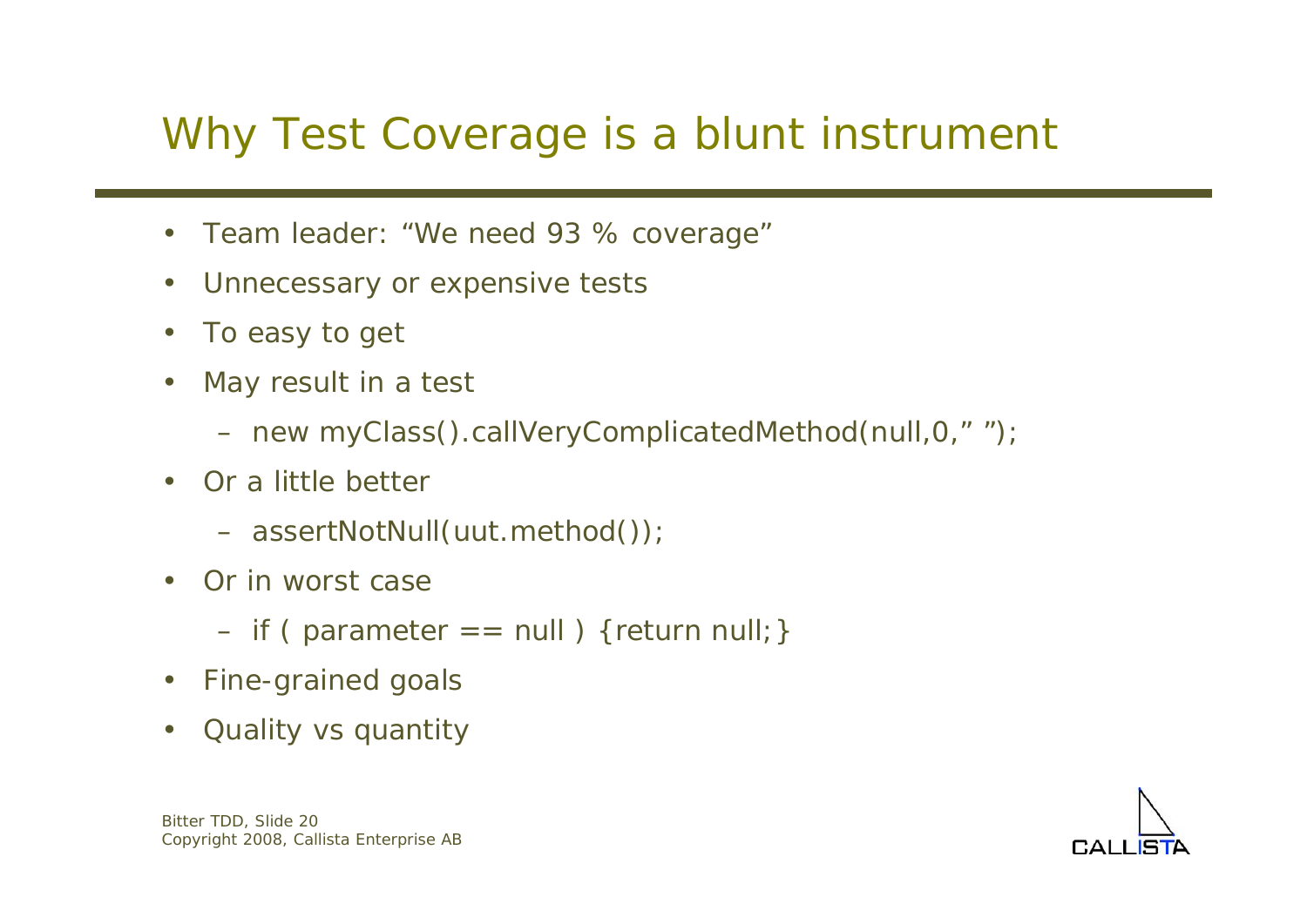#### Fine-grained coverage approach

|                      | <b>Component A</b>  | <b>Component B</b> | <b>Component B</b> | <b>Component B</b> |
|----------------------|---------------------|--------------------|--------------------|--------------------|
|                      |                     | <b>Basic Data</b>  | Integration        | Calculation        |
| Presentatio<br>n/MDB | $\Omega$            | $\Omega$           | 80                 | $\Omega$           |
| Façade               | 20                  | 20                 |                    | <b>The State</b>   |
| Service              | 20                  | 60                 | 100                | 100                |
| Entity               | 20                  | 40                 | 100                | 80                 |
| Dao                  | $\boldsymbol{\cap}$ | 40                 | 60                 | 80                 |

**CALLE**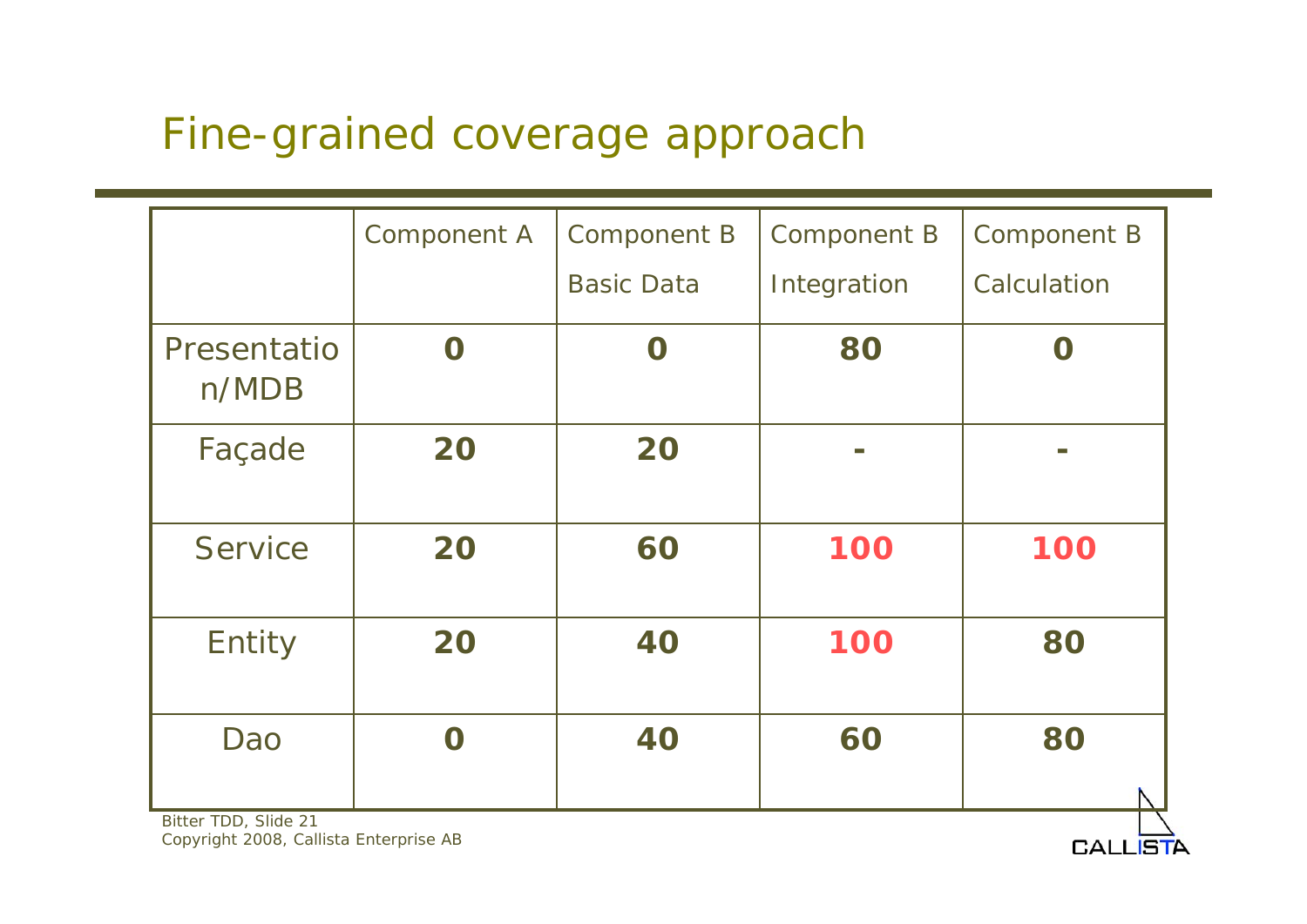#### Tests for all classes ?

- $\bullet$ Default answer: Yes
- $\bullet$ Combine with minimum coverage
- $\bullet$ Good for inexperienced TDD-ers
- $\bullet$ Different in a test-mature organization
- •"Too simple to test"
- $\bullet$ Complex algorithms etc

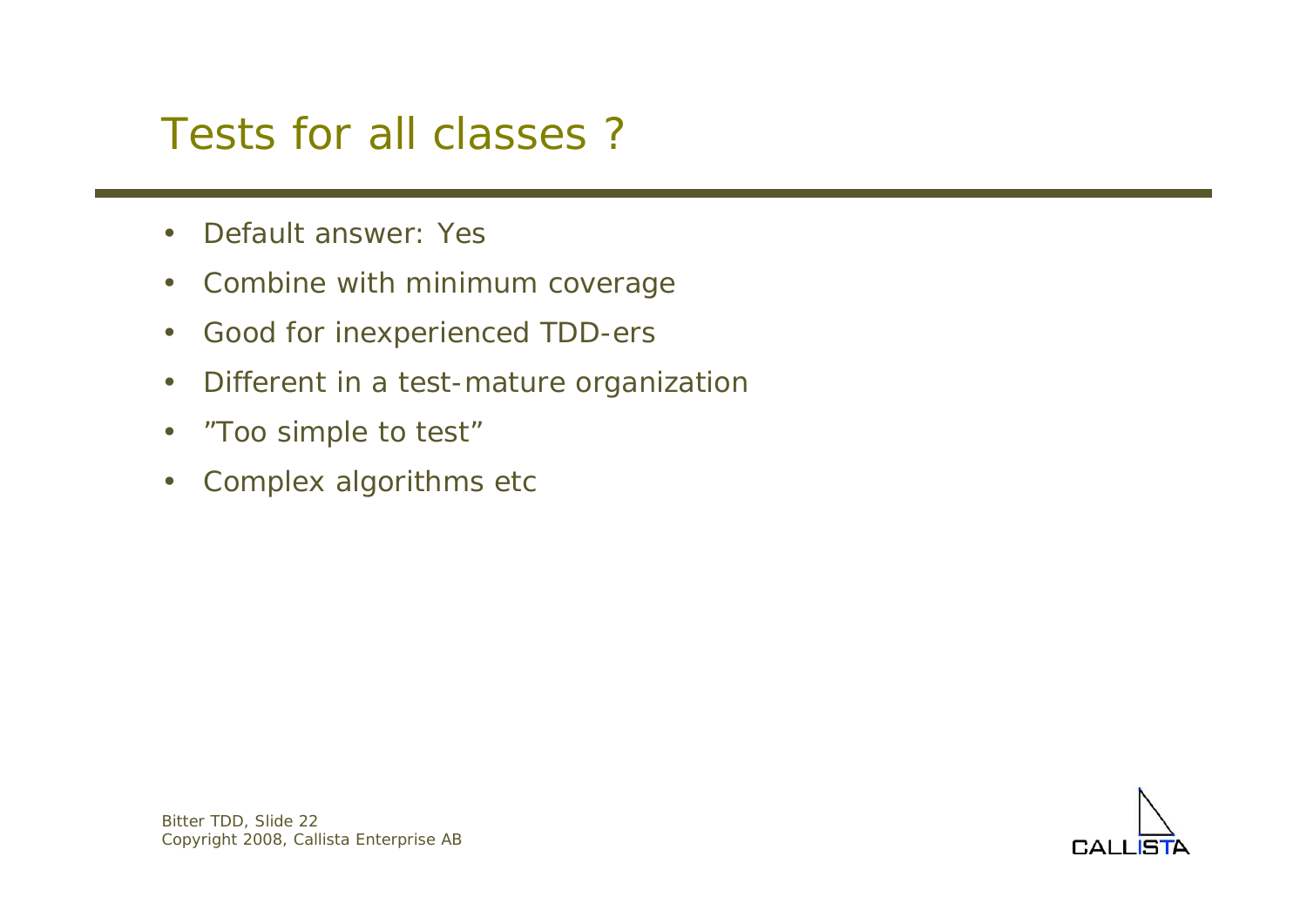#### Avoid overlapping tests

 $\bullet$ Simple delegation



Bitter TDD, Slide 23 Copyright 2008, Callista Enterprise AB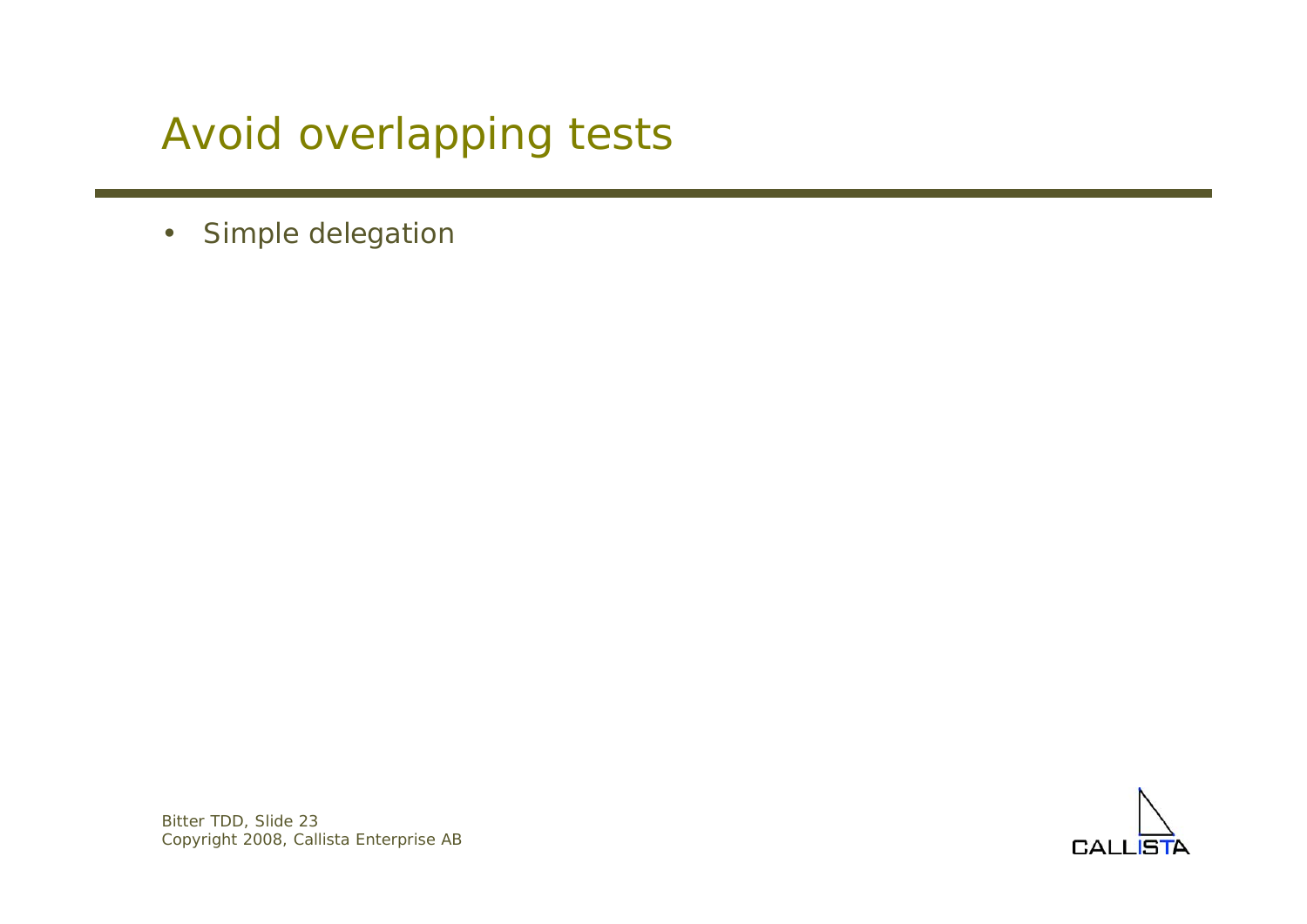#### Unit test risk: copy of implementation

- $\bullet$ Many calls to other classes
- •Set up transfer-object
- $\bullet$ Implementation changes ?
- $\bullet$ Hard to understand
- $\bullet$ Often needed but declining in my mind

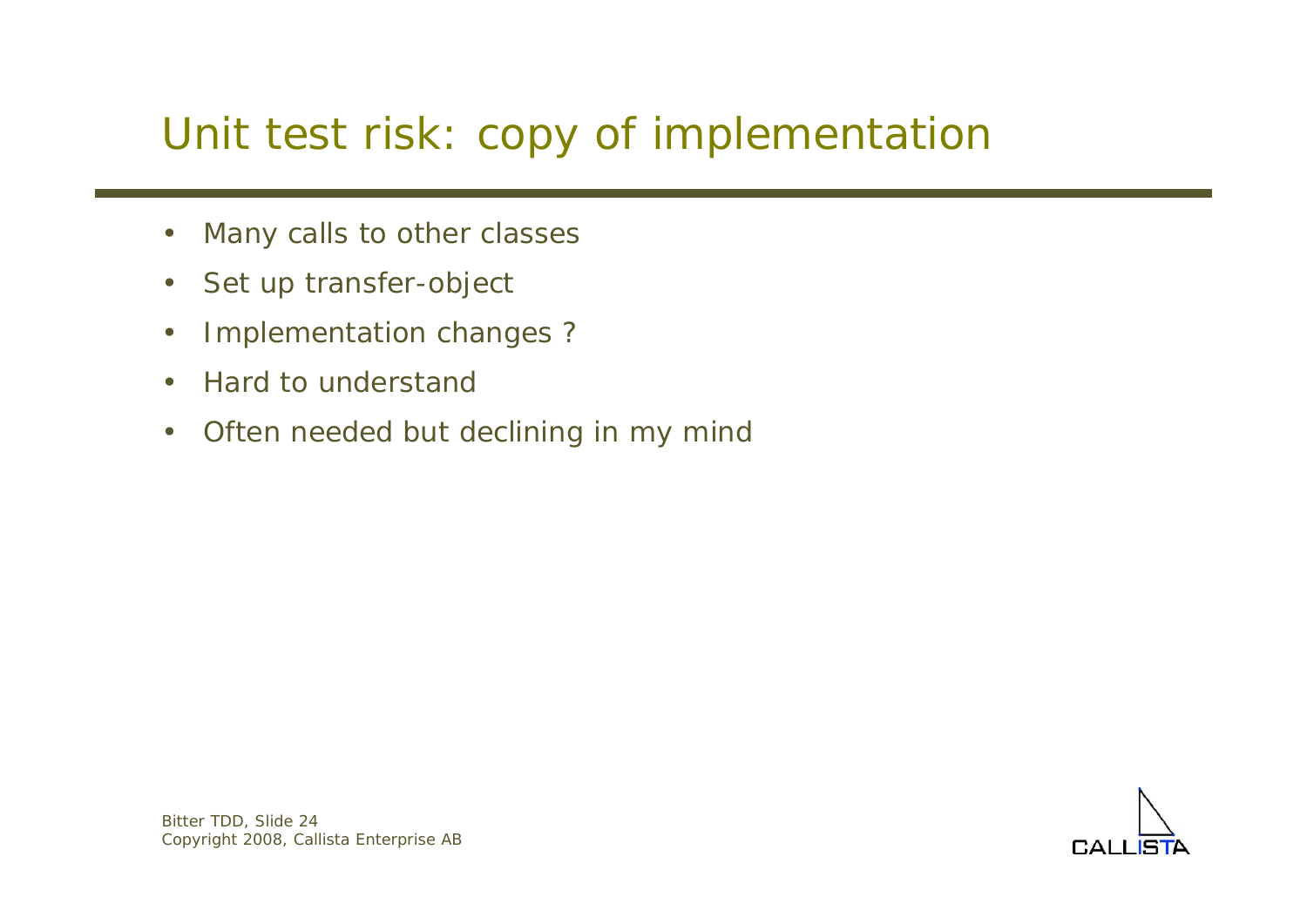#### Easymock

- $\bullet$ Simple to use
- •No need to write mocks
- $\bullet$ Support for classes
- •"Program to an interface not an implementation" revisited
- $\bullet$  Default - equals
	- Base class for all transfer objects
	- Equals compares all attributes with reflection
	- Timestamps ?

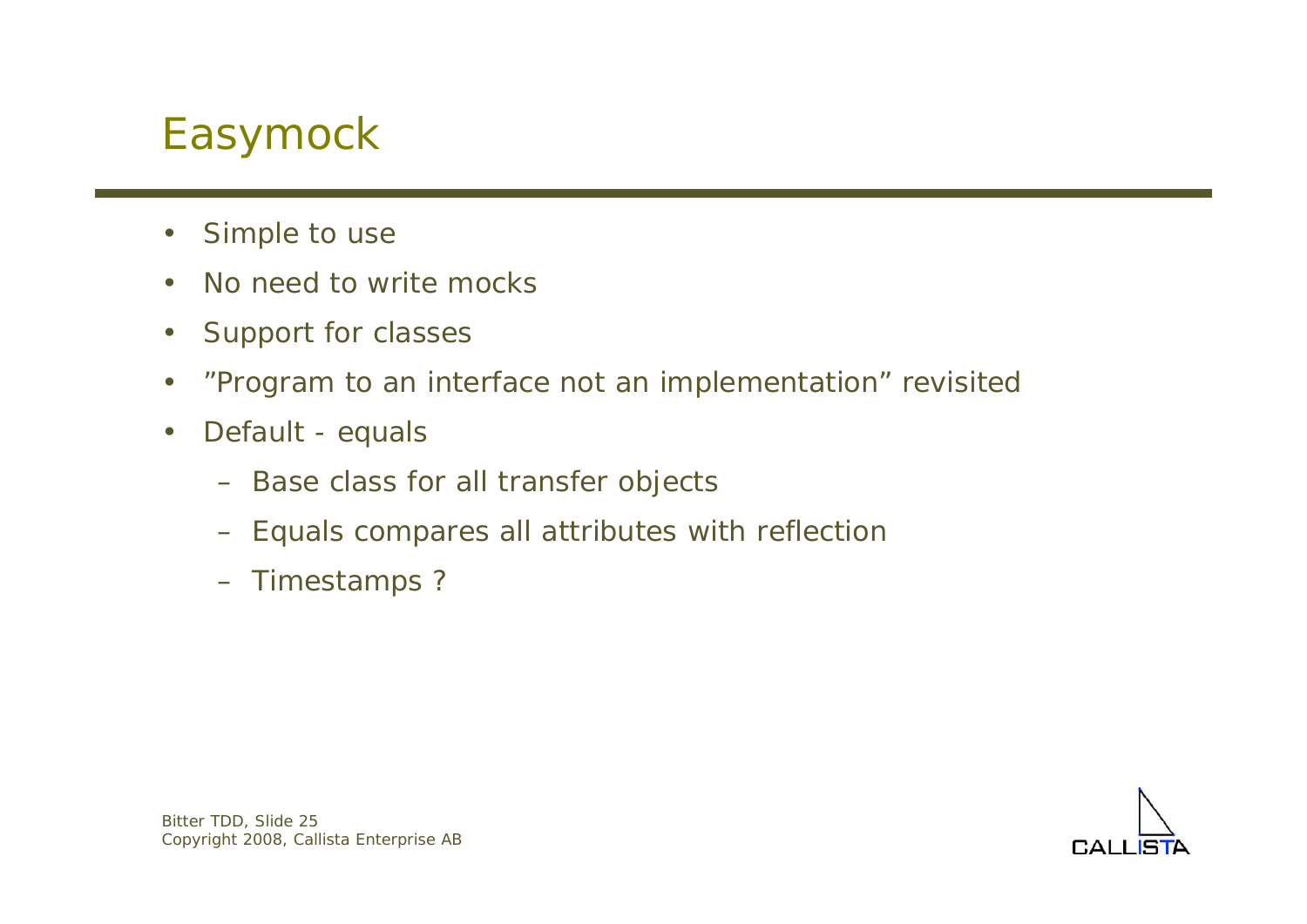#### Data base integration test risk: Schema changes

•NEW\_ATTRIBUTE VARCHAR(10) NOT NULL

- $\bullet$ String jadajada = " VERSION='1' CHANGED\_BY='robban" CHA...
- $\bullet$ "<CUSTOMER ID='1' NAME=Callista' " + jadajada + " />
- $\bullet$ Avoid mixing java and DbUnit
- "<CUSTOMER ID='" + getId(customerMetaData) + "' VERSION='" +  $i++$

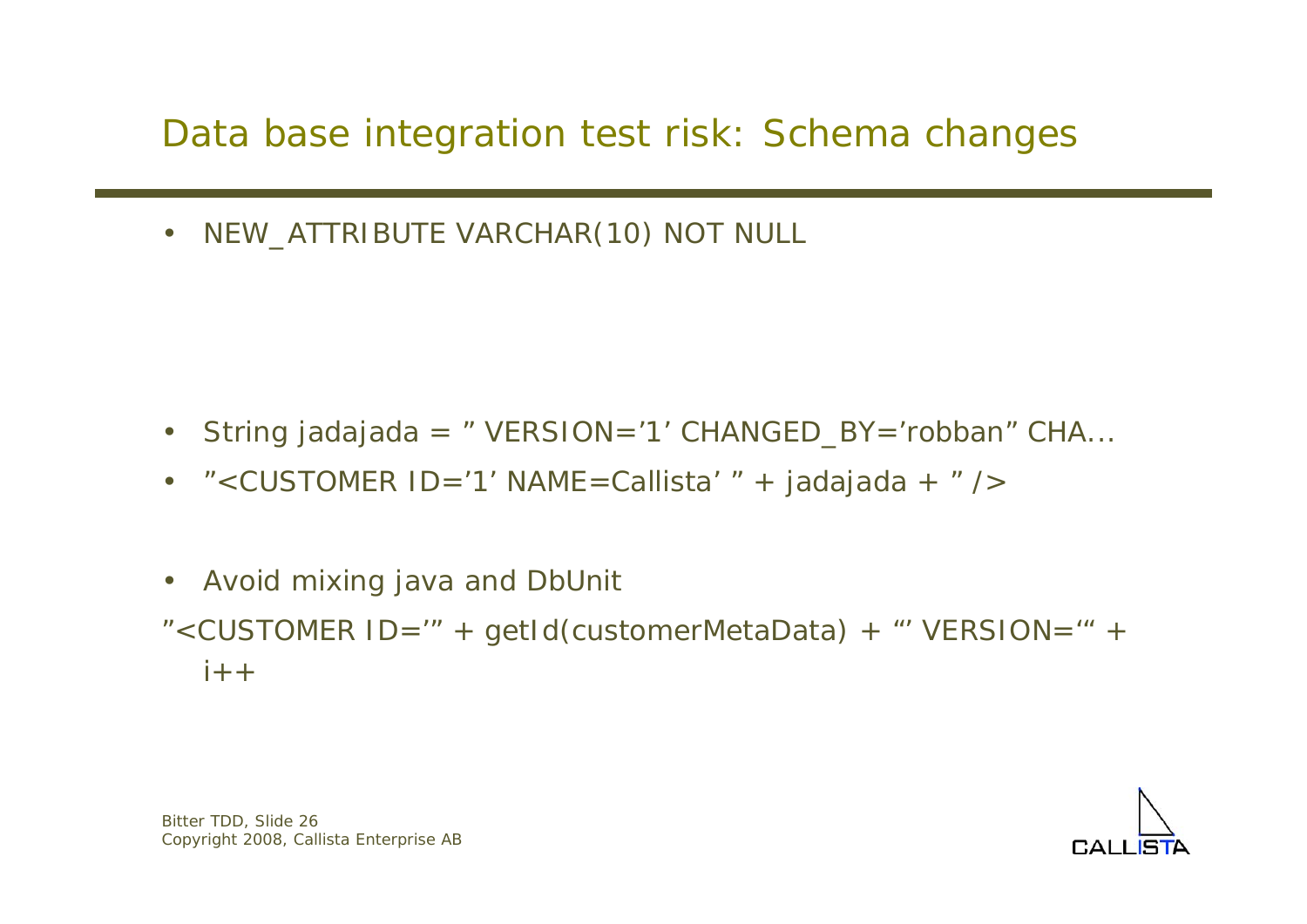#### DbUnit

- •**Efficient**
- •Simple

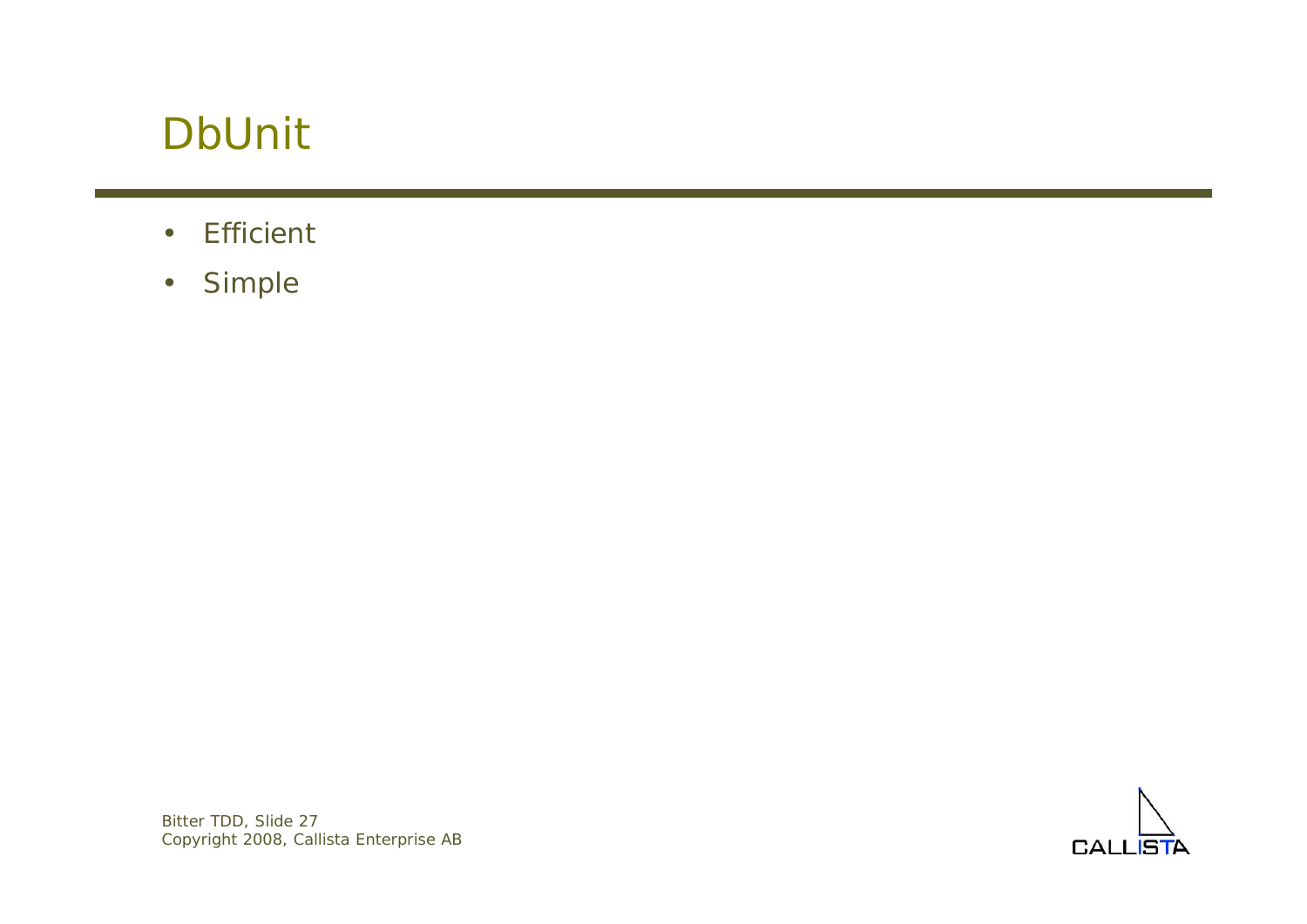#### Fixed test data ?

- $\bullet$ Data model develops
- $\bullet$ Changes cost and introduce risk
- $\bullet$ Introduces dependencies
- $\bullet$ Better to let all tests setup their own
- •Well-documented exceptions

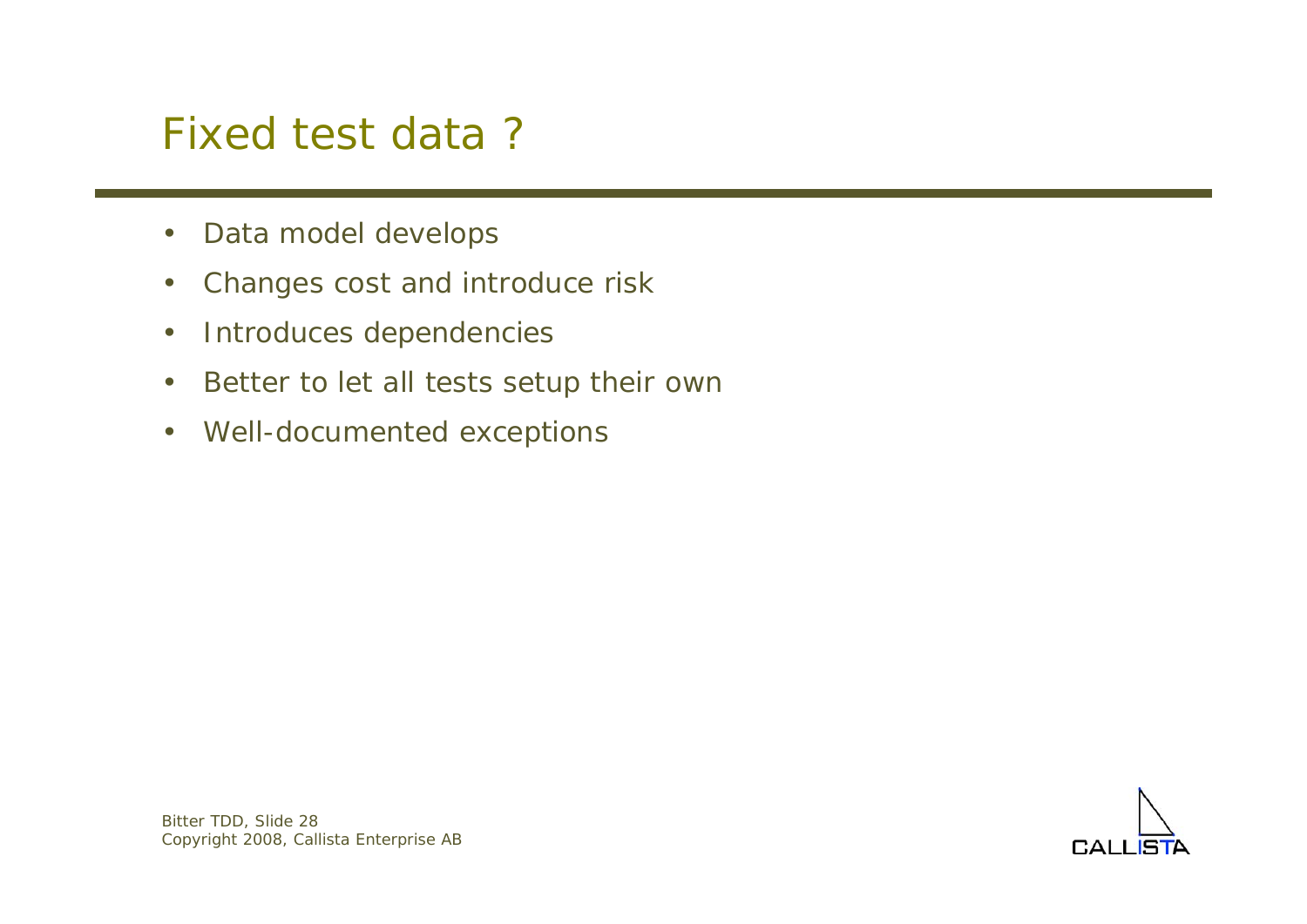#### Schemas

- $\bullet$ Original DB-provider / different light-weight ?
- •We choose Oracle
	- Syntax, tooling
- •Build schema
- $\bullet$ Personal schema
- •Other schemas
- $\bullet$  Different load scripts
	- Minimum 3 tables (required for tests)
	- Medium data setup by installation
	- Full/Demo business-data in all tables
- •Need to control schema access at all times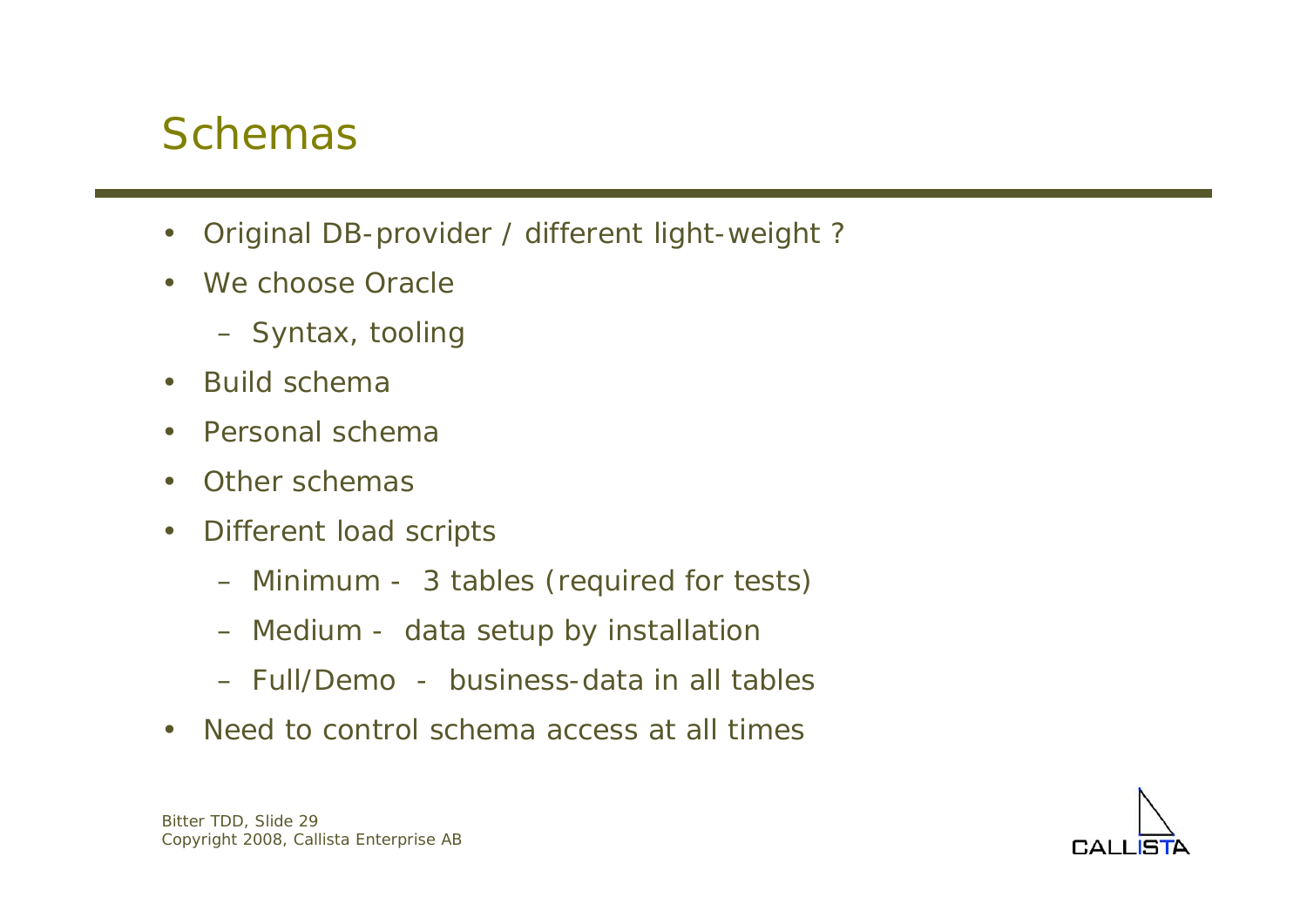#### When to run tests?

- $\bullet$  Project rebuild in Eclipse
	- Too often
- • Just build – forget about the tests
	- Checkout
	- Small change component A, test component B
	- Command file mvnn

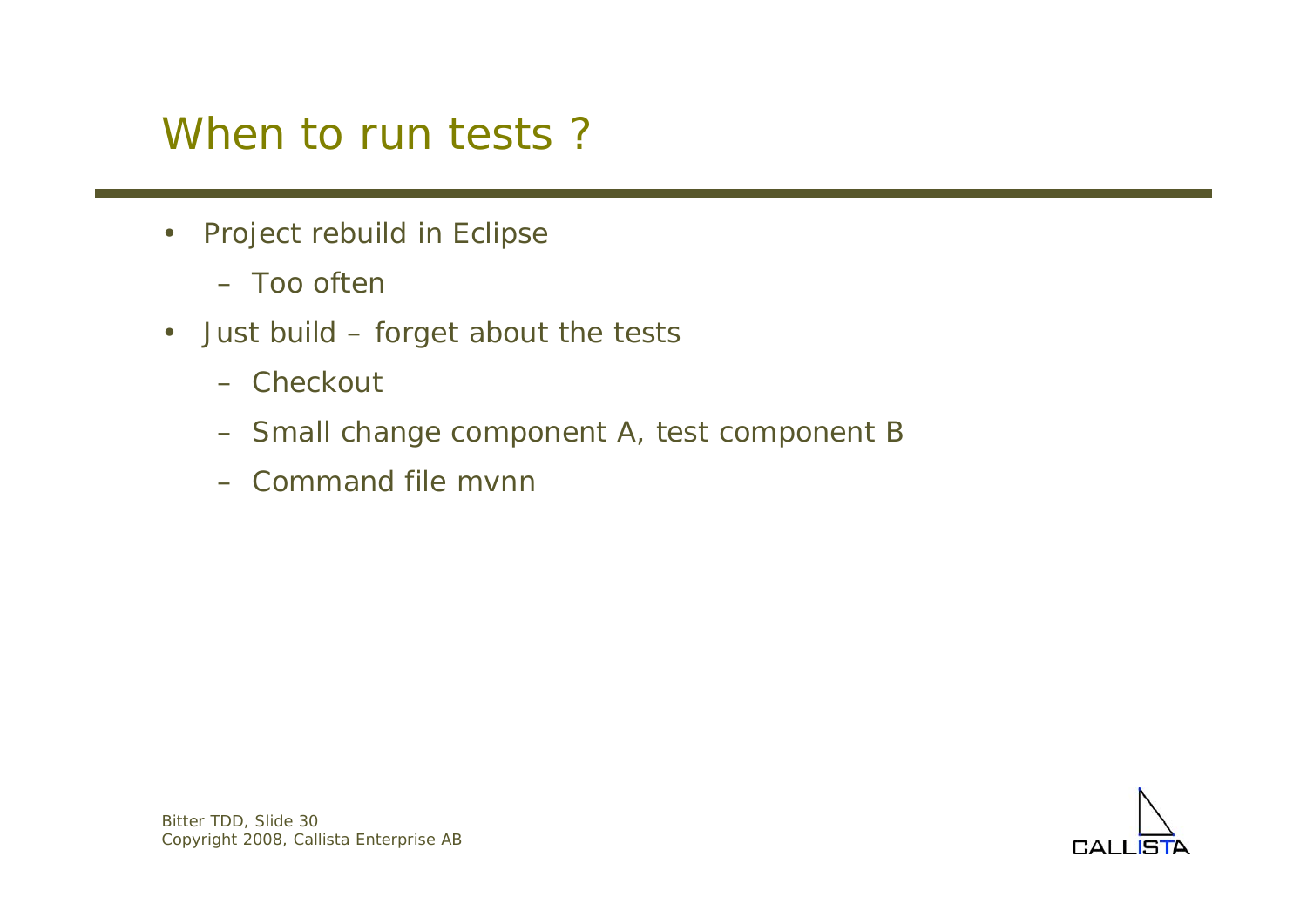#### Code changes to simplify/enable testing

- $\bullet$ YES
- • Refactor private methods
	- Extract logic to test
	- –Isolate things that are hard to mock
	- Should private methods be tested ?
- $\bullet$  Package visibility ( test in same package )
	- Methods to be able to call
	- Attributes to be able to set/get

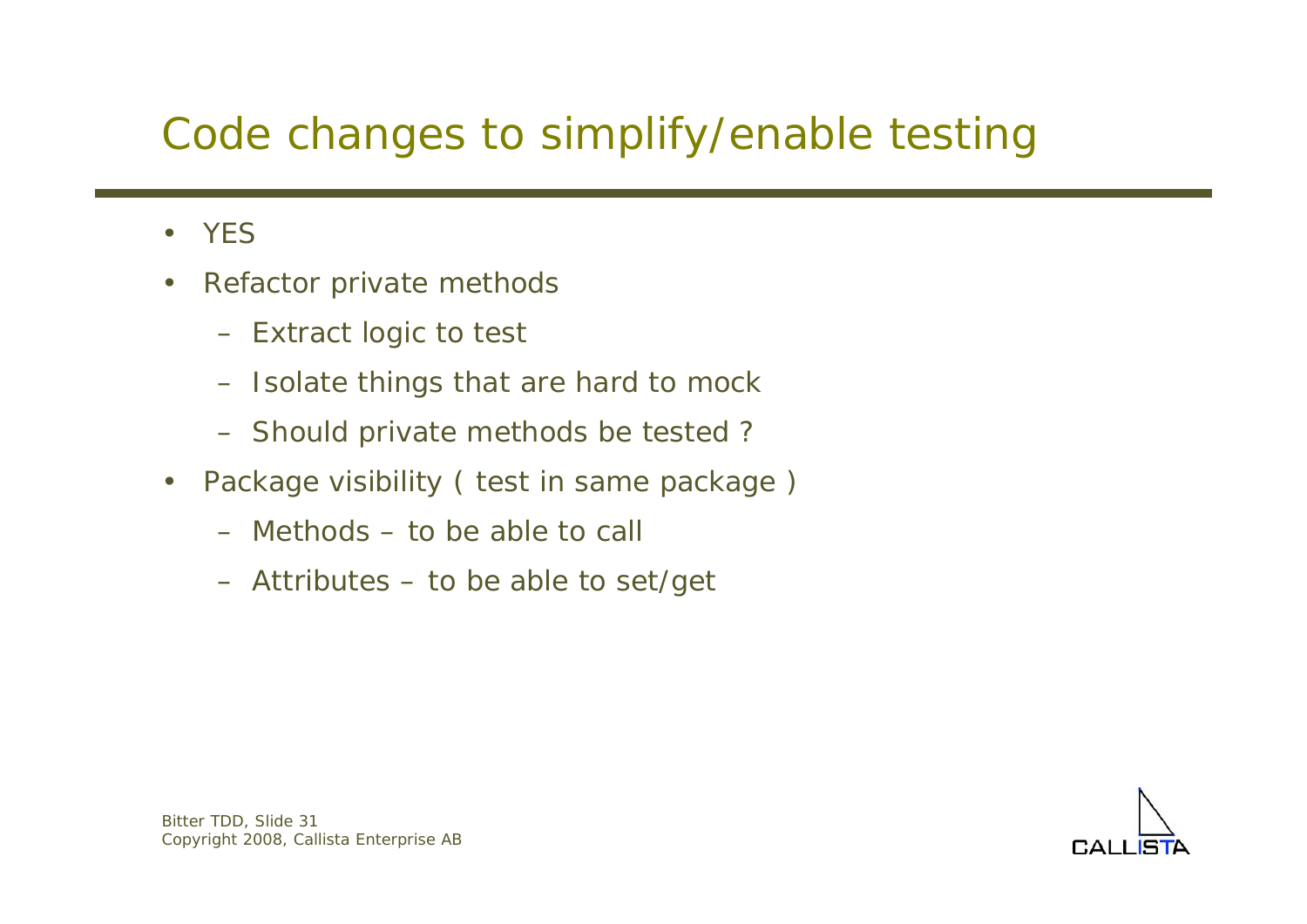#### Out of container testing

- $\bullet$  Invaluable
	- Datasource and transaction handling pluggable with alternate spring-config and spring-config-factory
- $\bullet$ Even for GUI when using Java EE independent technology

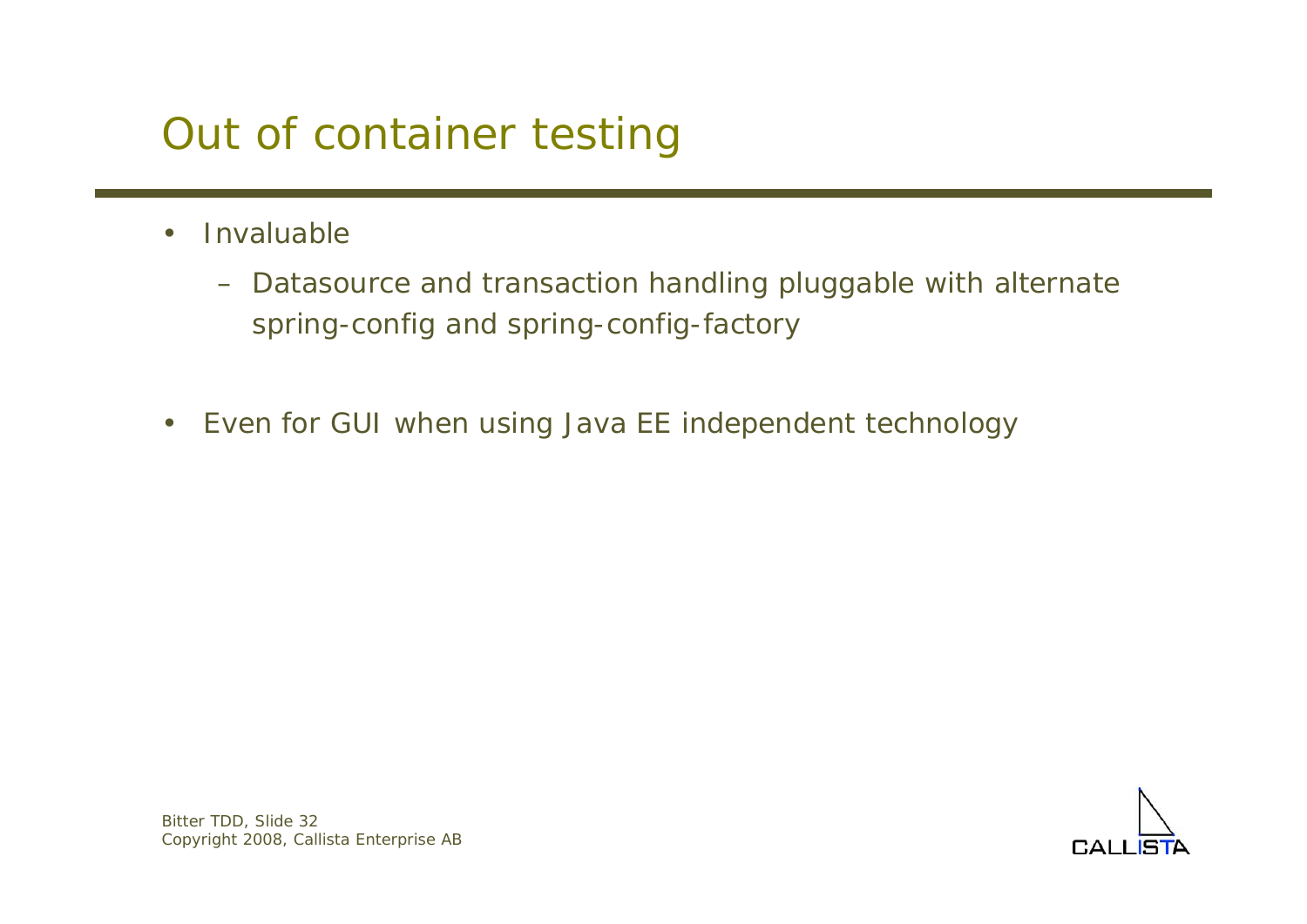## Bug fixing strategy

- •Recreate with test ( red )
- $\bullet$ Fix implementation
- $\bullet$ Check that test is green

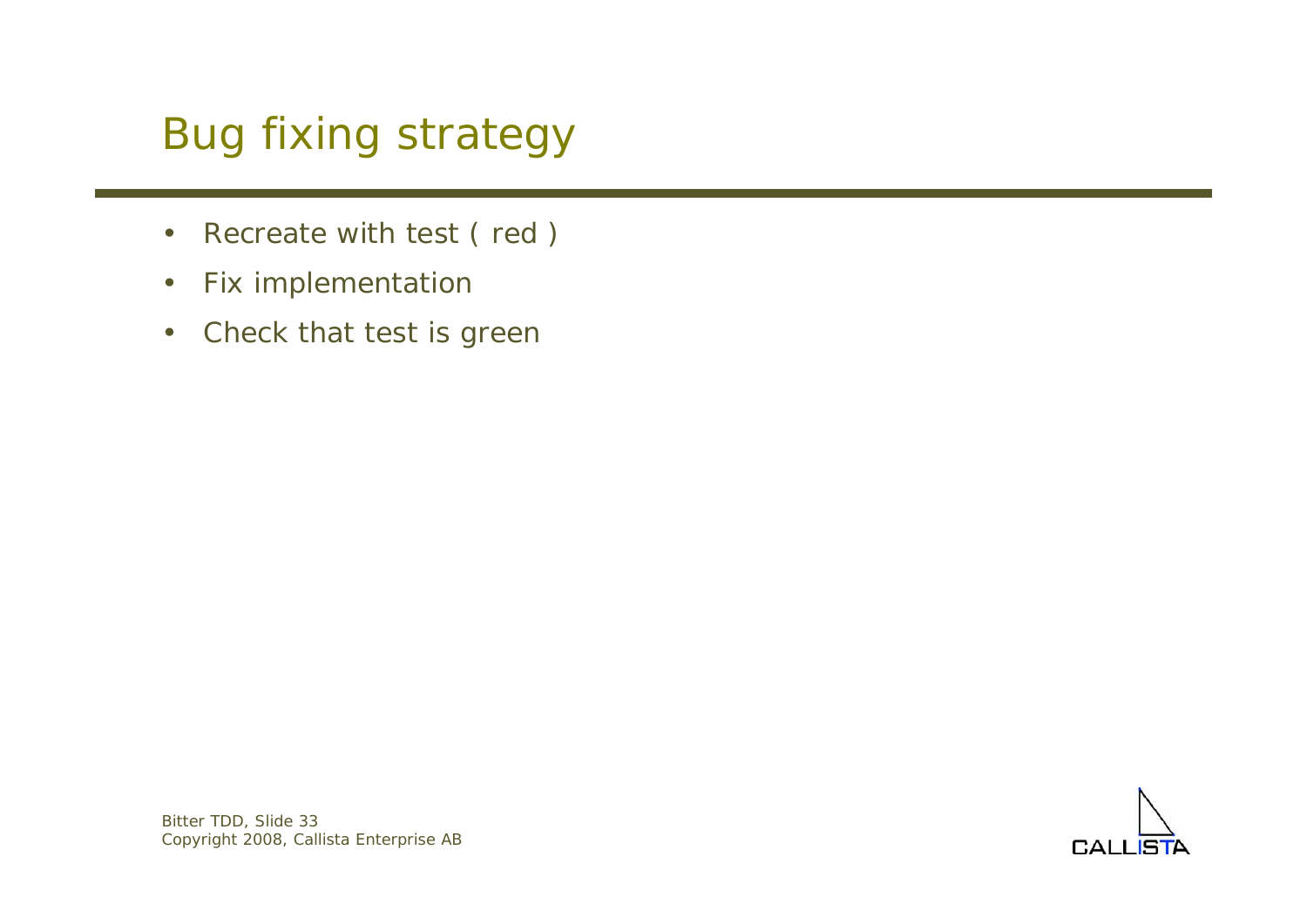#### Smells of a less valuable test

```
List<CompositeTO> result = uut.theVeryComplicatedMethod();
System.out.println(result);
```

```
4 kilometer console output
```

```
If ( x.equals(null) ){
   throw new NullPointerException();
}
public void test() {
   . . . .
```
}

"OK -- enhetstesterna var kanske inte riktigt heltäckande ….."

Bitter TDD, Slide 34 Copyright 2008, Callista Enterprise AB

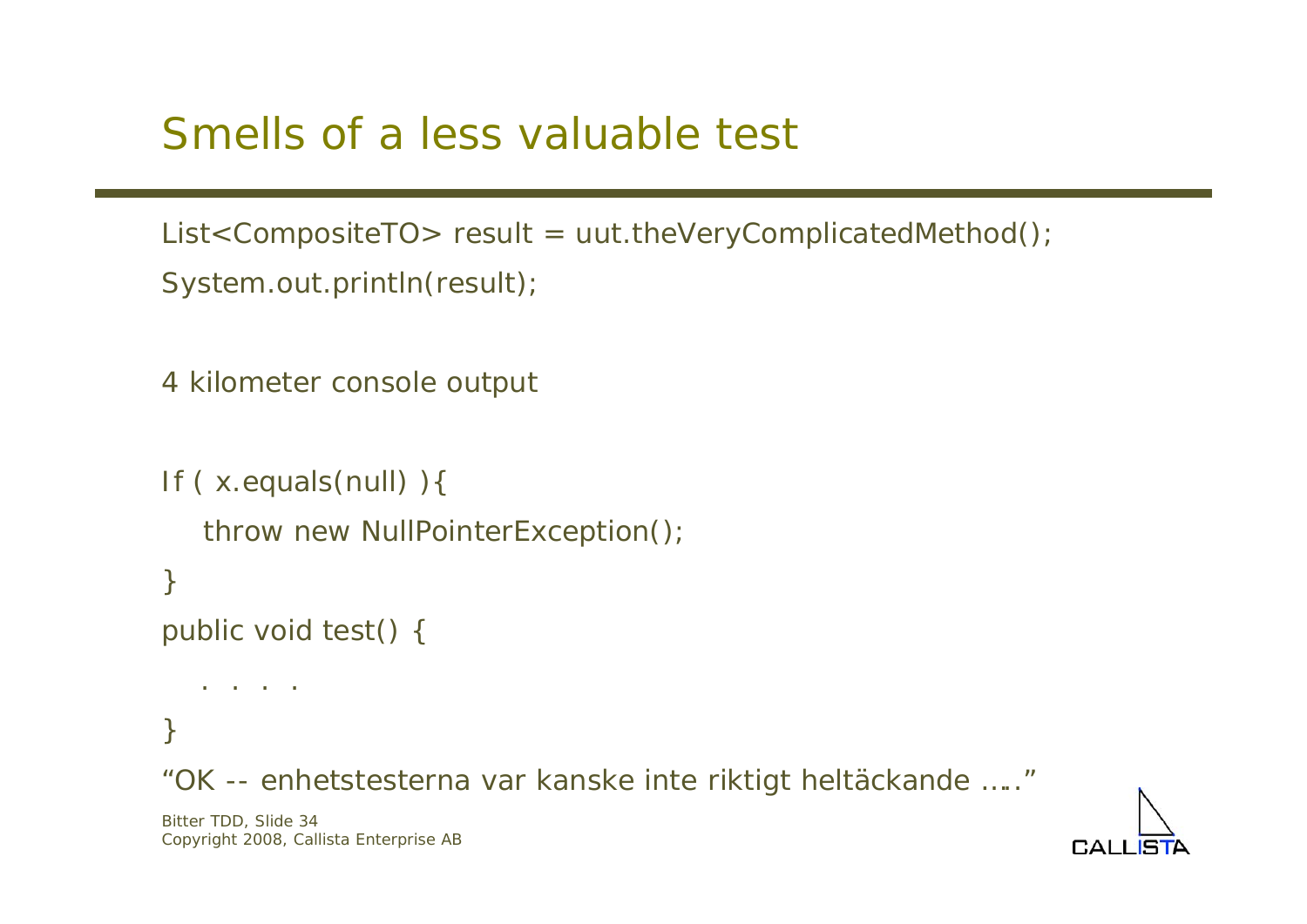assertEquals(expected, actual);

expect(getAllCustomers()).andReturn(customerList);

public void testMyFirstMethod\_manyCustomersPerCountry() public void testMyFirstMethod\_oneCustomersPerCountry() public void testMyFirstMethod\_noCustomersForCountry() public void testMyFirstMethod\_daoThrowsPKNFException()

public void testSmoke()



Bitter TDD, Slide 35 Copyright 2008, Callista Enterprise AB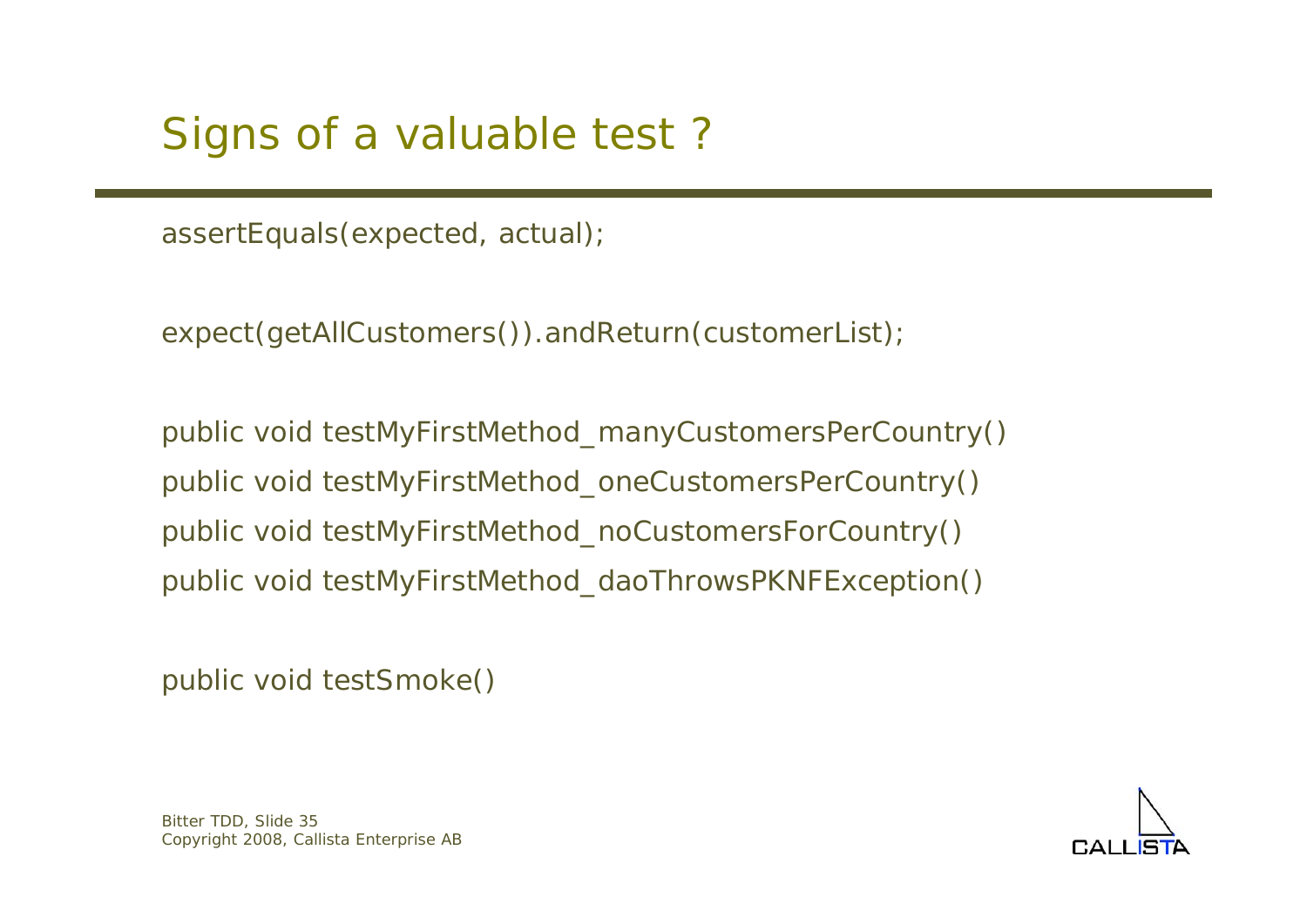#### How to become a certified tester ?







Bitter TDD, Slide 36 Copyright 2008, Callista Enterprise AB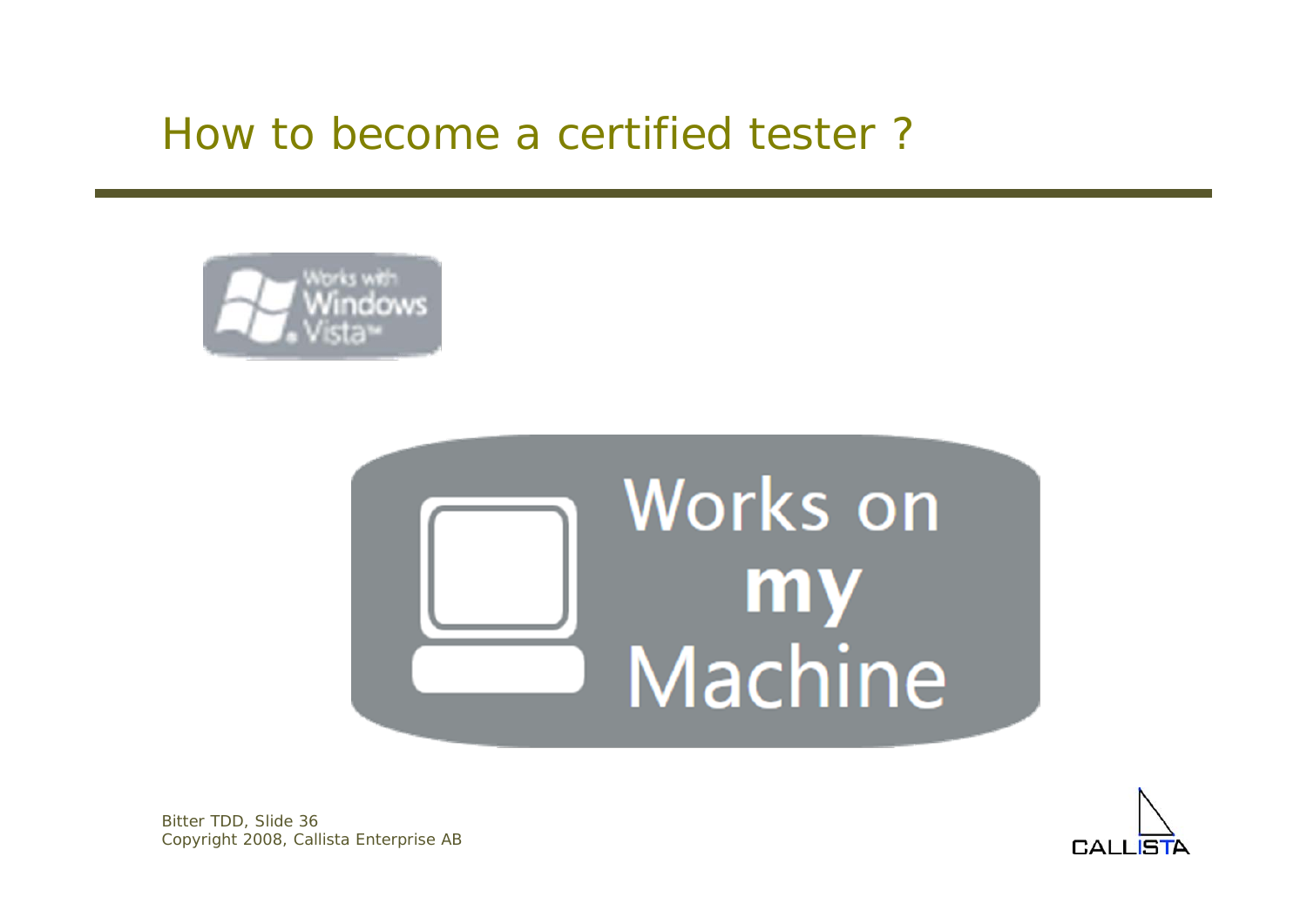#### Technical Certification Requirements



- $\bullet$  Compile your application code. **Note:** Getting the latest version of any recent code changes from other developers is purely optional and **not** a requirement for certification.
- $\bullet$ Launch the application that has just been compiled.
- $\bullet$  Cause one code-path in the code you're checking in to be executed. **Note:** the preferable way to do this is with very ad-hoc manual testing of the simplest case for the feature in question. The **[Stovell Institute for Application Assurance](http://www.paulstovell.net/)** suggests that it is possible to omit this step if the code change was less than five lines, or if (in the developer's professional opinion) the code change *could not possibly result in an error*.
- $\bullet$ Check the code changes into your version control system.

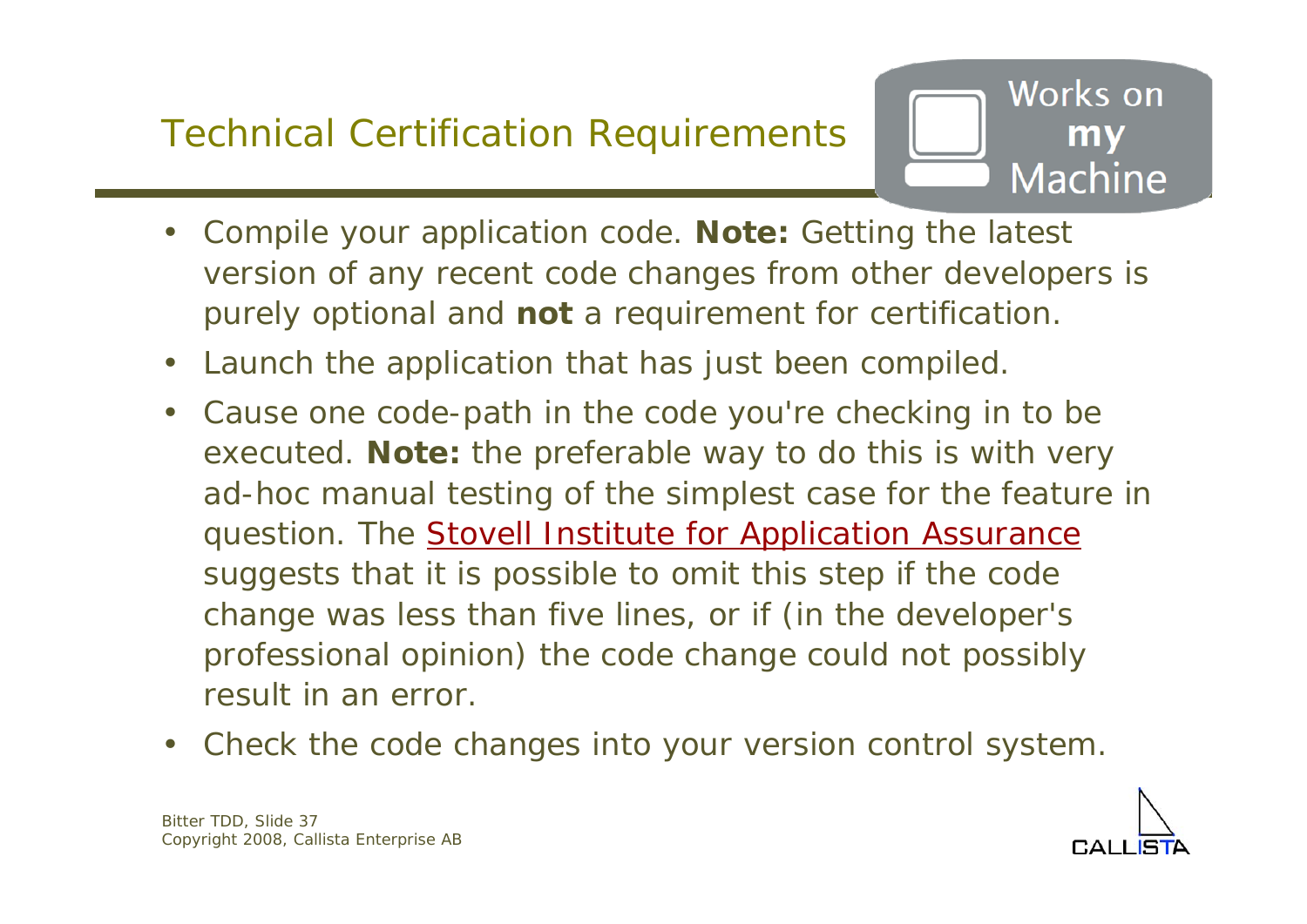#### Agenda

- •TDD Concepts
- •Project Setup
- •**Experiences**
- •**Summary**

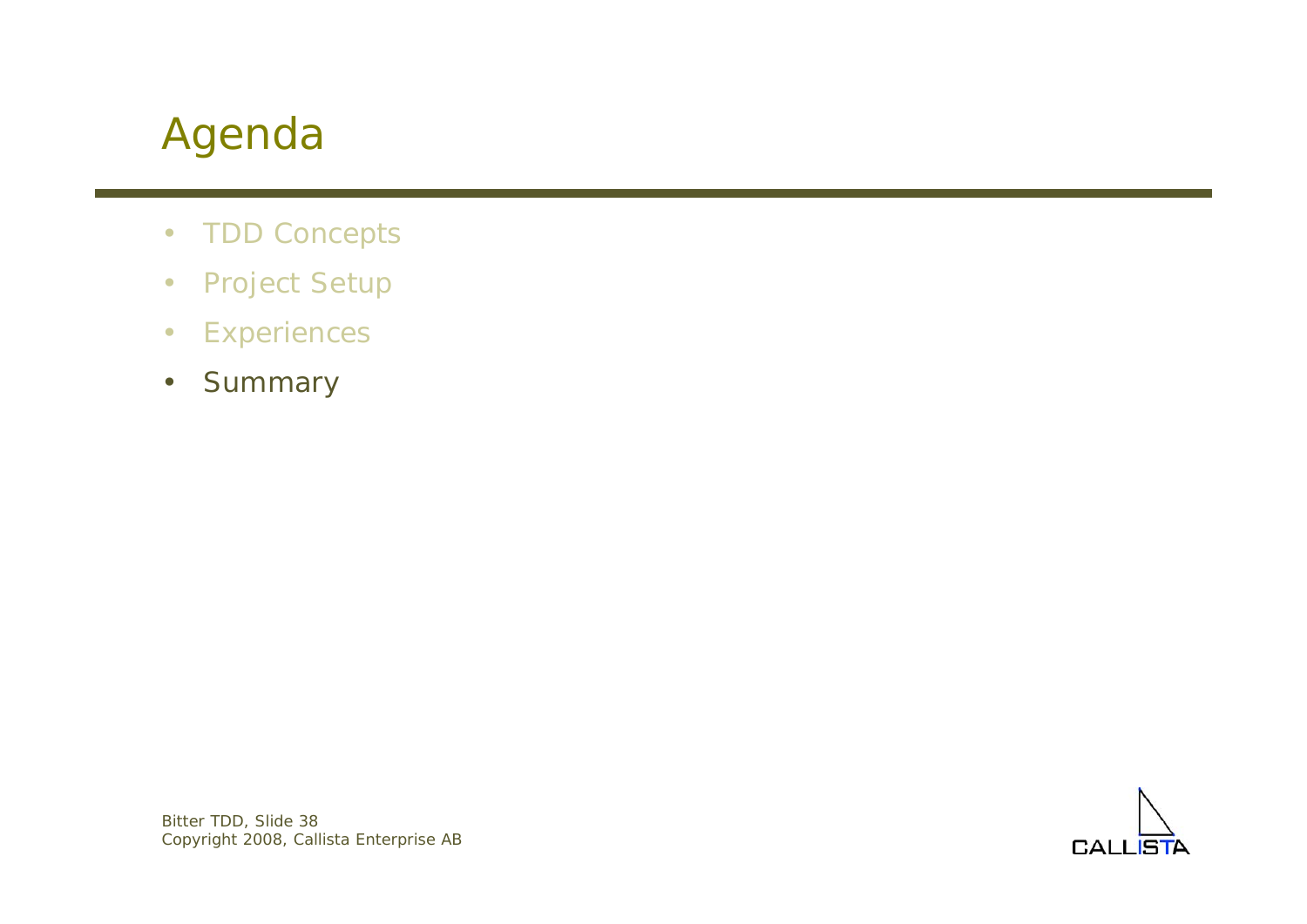#### Conclusion

- $\bullet$  How did we survive in the pre-TDD era ?
	- Great improvement, right on spot

•Focus test effort on complicated implementations !

 $\bullet$ Quality before quantity

 $\bullet$ RoI ? Hard to prove, but still.



Bitter TDD, Slide 39 Copyright 2008, Callista Enterprise AB